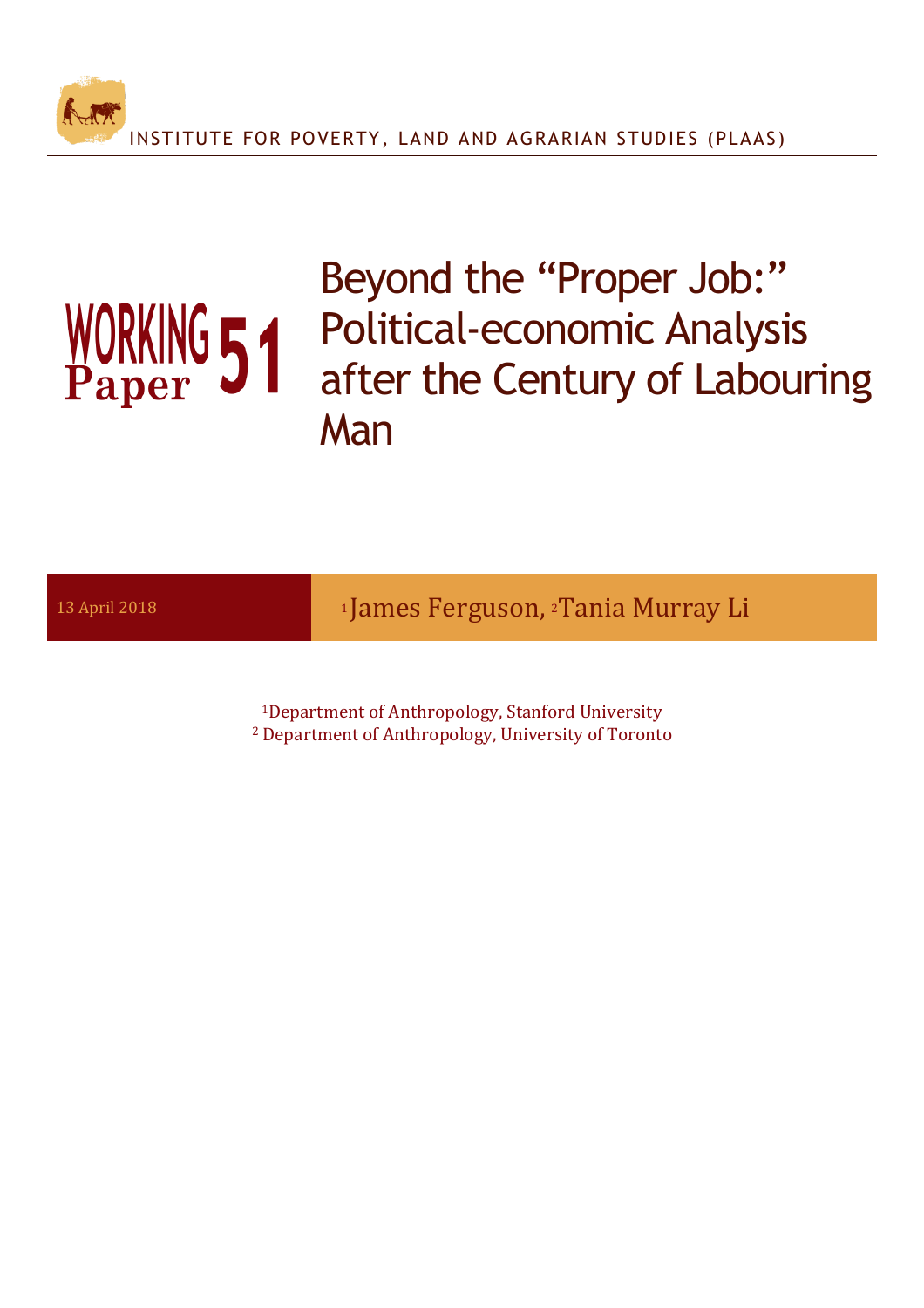#### PLAAS Working Paper 51: Beyond the "Proper Job:" Political-economic Analysis after the Century of Labouring Man

The PLAAS *Working Paper Series* is designed to share work in progress. Please send any suggestions or comments to the  $author(s)$ .

©Institute for Poverty, Land and Agrarian Studies, University of the Western Cape, April 2018

Author: Ferguson, James. and Tania Murray Li jgfergus@stanford.edu tania.li@utoronto.ca **Copy Editing and Proofreading:** James Ferguson and Tania Murray Li Layout: Mologadi Makwela

**Cite as:** Ferguson, J., Li, T.M. (2018) 'Beyond the "Proper Job:" Political-economic Analysis after the Century of Labouring Man', *Working Paper 51*. PLAAS, UWC: Cape Town.

**Institute for Poverty, Land And Agrarian Studies** Faculty of Economic and Management Sciences University of the Western Cape Private Bag X17 Bellville 7535



Tel: +27-(0)21-9593733 Fax: +27(0)21-9593732 Website: www.plaas.org.za<br>Twitter: @PLAASuwc

Facebook: www.facebook.com/PLAASuwc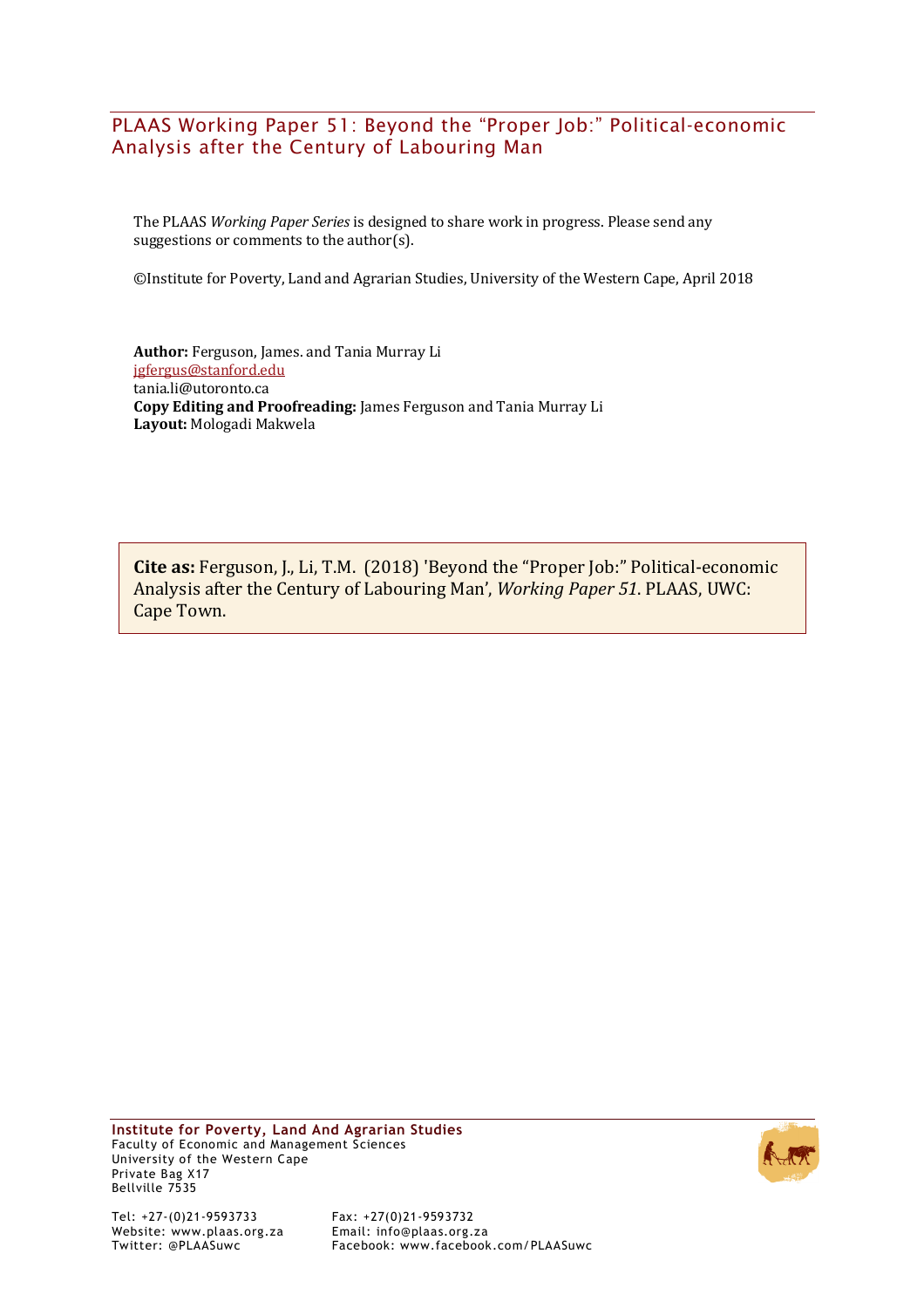# **ABSTRACT**

This programmatic article proposes an approach to global political-economic inquiry in the wake of the failure of long-established transition narratives, notably the narrative centred on a universal trajectory from farm-based and "traditional" livelihoods into the "proper jobs" of a modern industrial society. The prevalence and persistence of "informal", "precarious", and "non-standard" employment in so many sites around the world, it suggests, requires a profound analytical decentering of waged and salaried employment as a presumed norm or telos, and a consequent reorientation of our empirical research protocols. The authors seek to further such a reorientation by identifying a set of specific political-economic questions that are in some sense portable, and can profitably be applied to a diverse range of empirical contexts around the world. But it is the questions that are shared, not the answers. By generating a matrix of difference and similarity across cases, the paper points toward a research agenda capable both of finding answers to concrete questions that arise in specific settings, and of generating comparative insights and the identification of large-scale patterns.



Facebook: www.facebook.com/PLAASuwc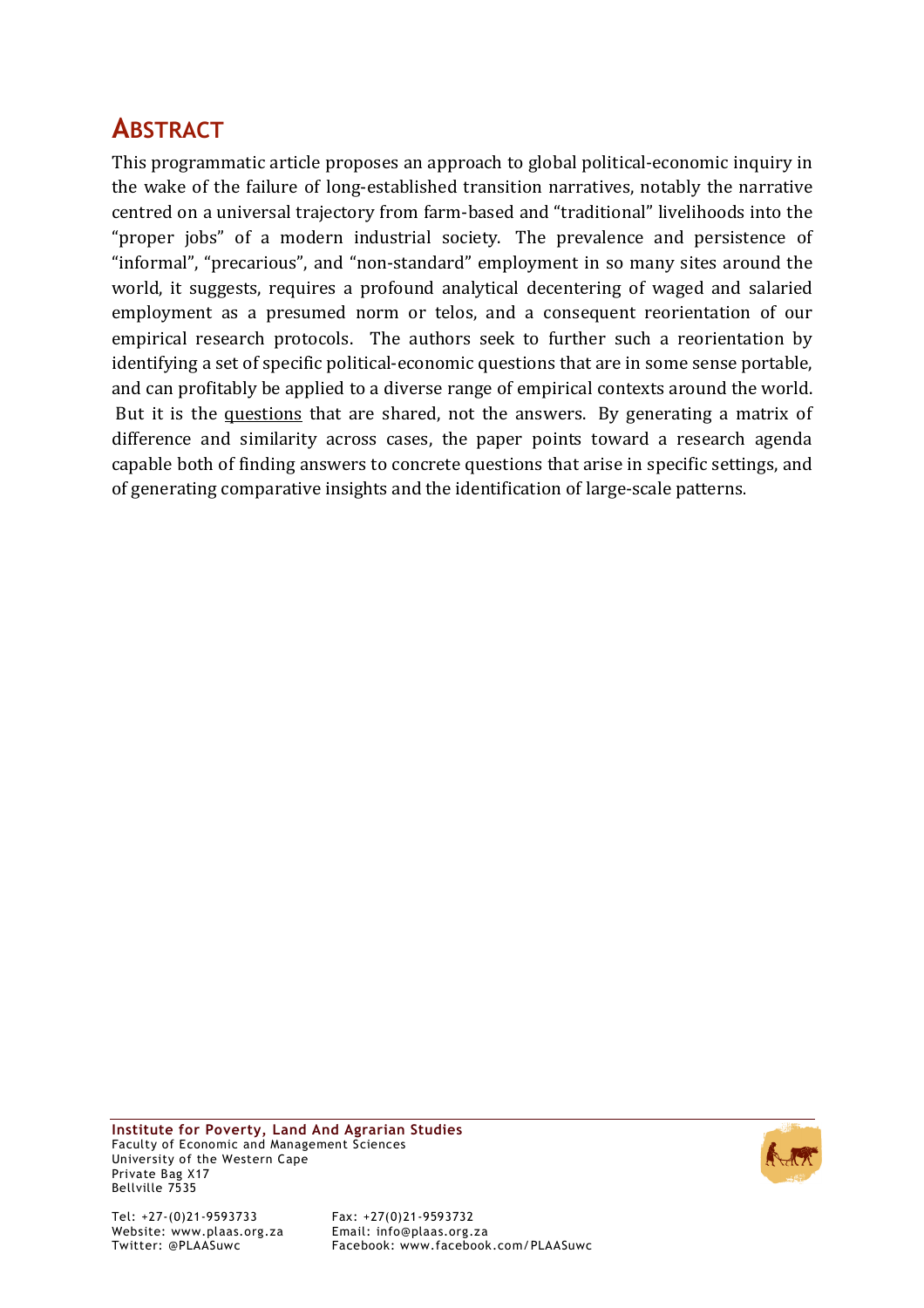# **TABLE OF CONTENTS**

|  | 3. WHAT ARE THE CHANGING USES AND MEANINGS OF LAND? 9                       |  |
|--|-----------------------------------------------------------------------------|--|
|  | 4. WHAT ARE THE OTHER WAYS IN WHICH PEOPLE ACCESS LIVELIHOOD RESOURCES?. 11 |  |
|  | 5. WHAT ARE THE CHANGING FORMS OF SOCIAL MEMBERSHIP ? 13                    |  |
|  | 6. WHAT FORMS OF POLITICS EMERGE AFTER "THE CENTURY OF LABOURING MAN"? 16   |  |
|  |                                                                             |  |
|  |                                                                             |  |

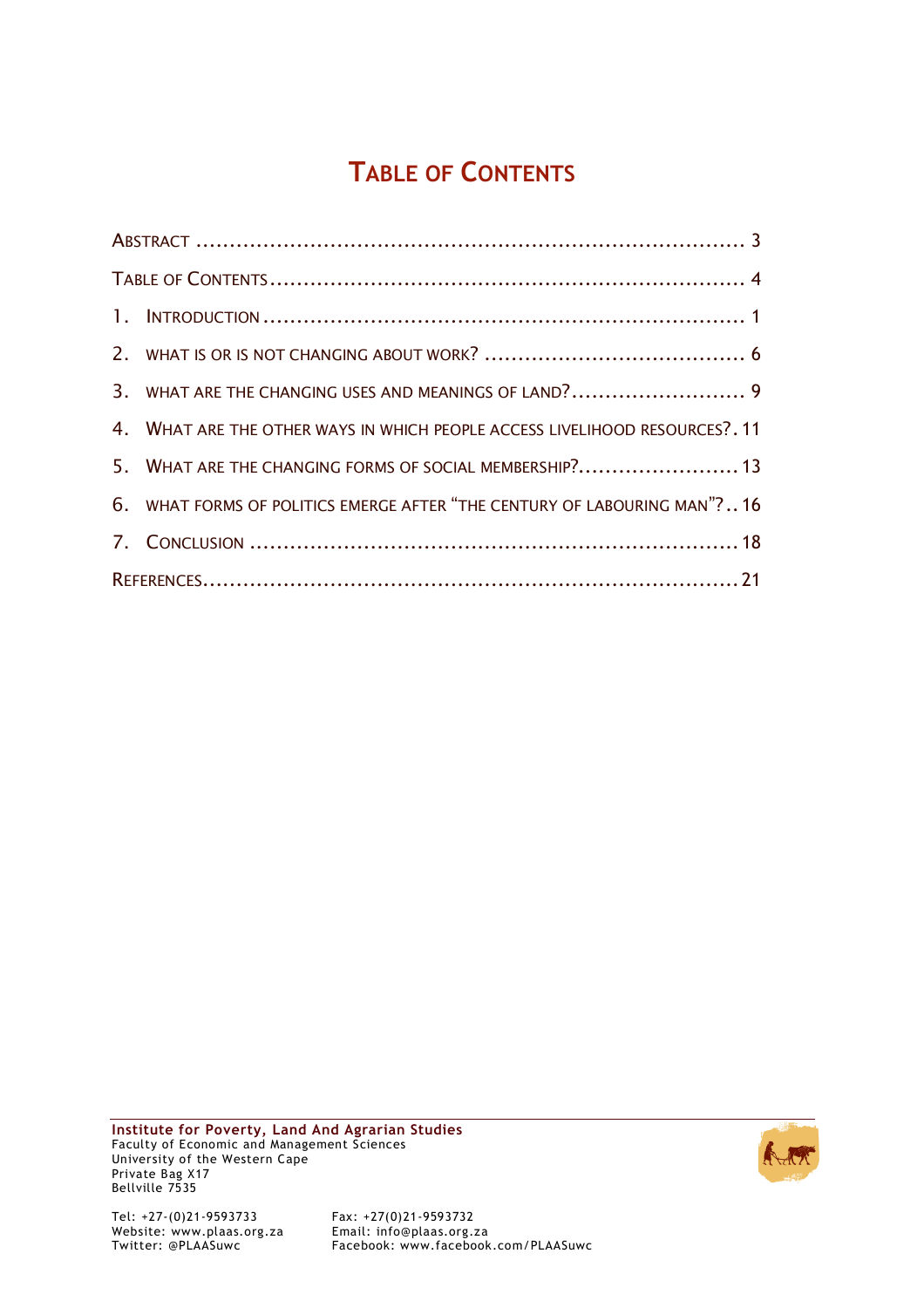### **1. INTRODUCTION**

A long history of understanding matters of poverty, inequality, and global politicaleconomy in terms of a universal developmental transition has, inevitably, left deep traces on all of our thinking -- even after many years of sustained critique of such teleological meta-narratives. In a previous paper (Li 2017), one of us made an extended argument about the continuing power of such "transition" thinking and the damage it continues to do. Here, we do not aim to repeat this analysis, but to reflect on one aspect of it: the fact that economic progress stories promised, as a culmination of the "development" process, the universalization of waged or salaried employment -- a society of jobs and jobholders. That this promise has so often ended up a broken one does not diminish its attraction, as is clear in the rhetorical appeals of politicians the world over: Jobs, jobs, jobs! The limited ability to think beyond the promised-land of jobs for all afflicts not only politicians, but scholars as well.

Indeed, the "proper job" has served for so long as a presumed norm or telos of "development" that we are too often left with a stunted and reactive set of categories and concepts for thinking about all the other ways in which people make their way in the world. This is perhaps why discussions of so-called "precarity" often rely on residual categories of analysis ("unemployment", "informal economy", "non-standard employment," instability, insecurity) that render everything outside the world of "jobs" a kind of negative space, defined by that which it is not.

There was a powerful vision implicit in the idea of an emerging "developed" world in which paid labour might provide the basis both of a stable livelihood and of a kind of social membership or incorporation for all. As people left their pre-industrial rural agricultural or pastoral livelihoods, in such a conception, they would be fitted into the modern new social order precisely by having "a job" -- that enchanted object that still provides the normal answer to the question "So, what do you  $d\rho$ ?" A set of gendered expectations about the breadwinner and the family; the organization of time and space; the role of formal education; respectability and virtue; and contribution to the nation were rolled into the notion of the "proper job" (or less commonly, a "proper business").

We emphasize that this was not just an academic theory but a very widely shared social ideal and expectation, both in the global North and (perhaps more surprisingly) across much of the global South, where waged or salaried labour (especially industrial wage labour and salaried government employment) often attained a kind of aspirational universality that it nowhere achieved in reality. Today, as that imagined universality gradually recedes in the rear-view mirror, its once-dominant status begins to become visible to us as distinctive, perhaps even strange.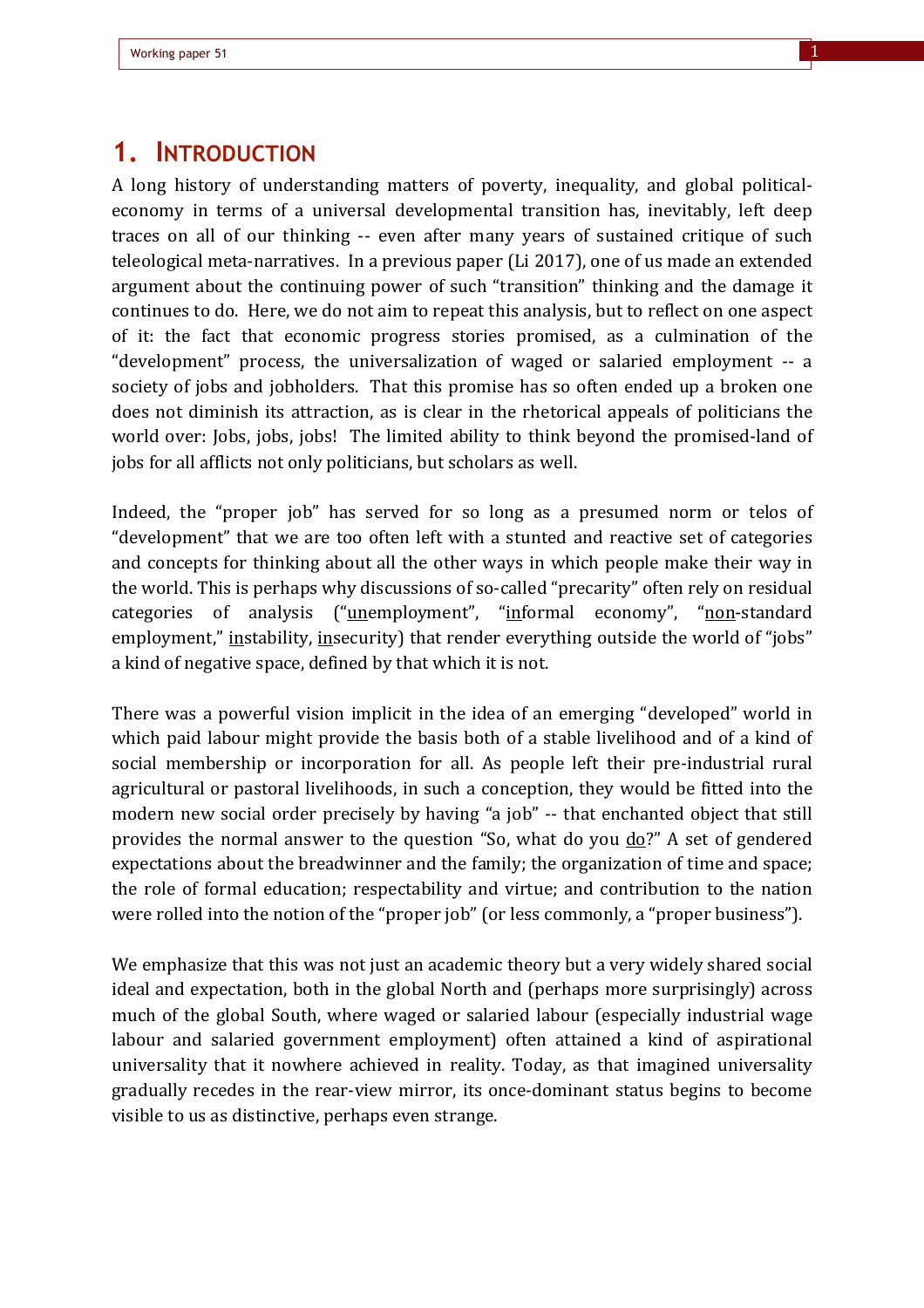As Guy Standing (2002: 7) once memorably put it, the 20th century, in retrospect, now appears as "the century of labouring man," a time when the lifeway of what had been a small fraction of the population (the stabilized urban working class) became, quite suddenly (and somehow -- for many -- quite convincingly) projected as the future of all.

And if "the century of labouring man" is, as Standing argues, at an end, it is not because stable waged and salaried labour is disappearing in any absolute sense, but because it is losing its plausibility as the universal solution, the obvious telos of a worldwide developmental process. Whether due to the globalization of supply chains and labour markets that undercuts established working classes, the persistent structural unemployment and casualization induced by neoliberal restructuring and "austerity", or the recent and looming technological developments that threaten to eliminate or drastically reduce whole categories of paid labour (increasingly including "white-collar" office work), the old transition story no longer convinces.

One effect of this lost conviction is the apparently worldwide contemporary anxiety about jobs and the social and economic stability they were long expected to anchor. The anxiety springs from a perception that increasing proportions of the population, across much of the world, can no longer rely upon (or even plausibly hope for) the sort of stable waged or salaried labour that has long counted as a "proper job". And this worry is not confined to poor countries where whole populations appear as "surplus" to the needs of capital (manifest in durably high levels of so-called "structural unemployment"); in rich industrialized countries, too, the loss of manufacturing jobs and general economic insecurity also raise the specter of what Michael Denning (2010) has termed "wageless life".

Some of this anxiety is about raw unemployment. But even more pervasive is the sense of insecurity and uncertainty evoked by the now-widespread term "precarious" -- an adjective that today finds surprisingly broad application across regions and social classes. The term's wide application is surely simply mistaken if it is meant to suggest a single, shared set of substantive economic conditions (as if a freelance computer programmer in Silicon Valley and a shack-dwelling casual labourer in Lusaka are somehow part of the same, unitary "precariat"). But, for our purposes, what is significant about "precarity" is the way that it surfaces a set of issues that go far beyond purely economic ones. Just as jobs were never only about money, the anxiety we are identifying here is not just about the loss of income or the threat of falling into absolute poverty, but also about the wider implications of increasing casualization, subcontracting, freelancing, improvising -- all the "flexibility", uncertainty, and shorttermism that so undermines the (real or imagined) certainties and temporalities of the old "breadwinner" world. The anxiety is thus not just about paychecks, but equally about issues of identity, gender and family, national membership and so on that we have suggested were long anchored by the social ideal of the "proper job".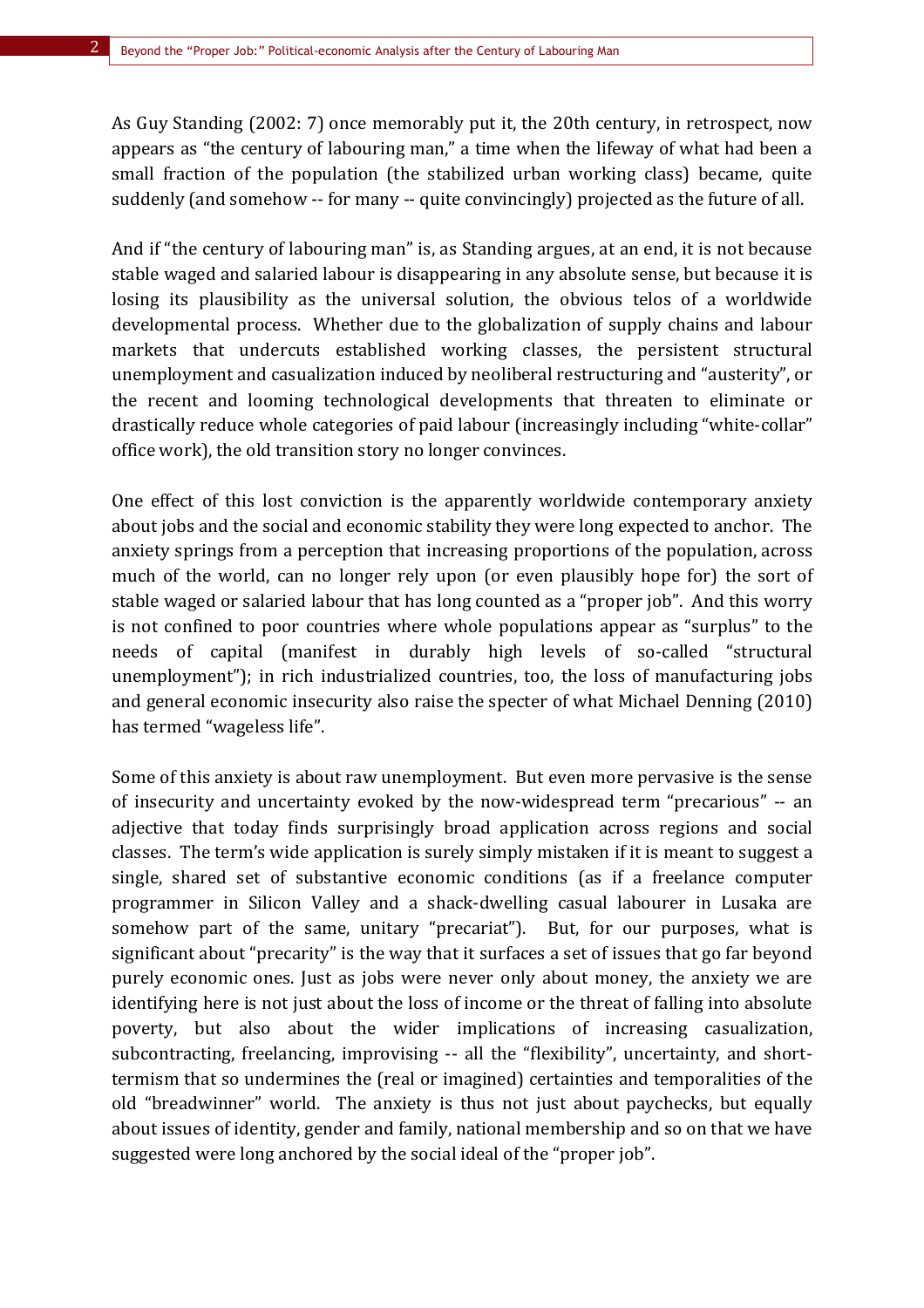Our question here is what comes after the demise of this compelling "world picture"? How can we develop analytical understandings that attend both to the real large-scale changes that the old grand narratives accounted for (or pretended to) and to the persistently divergent pathways of labour and livelihoods that empirical research documents for different sites and regions within a comprehensively inter-connected but highly differentiated global political-economy? While the old transition narratives were right that massive disruptions have fundamentally altered the relations of rural communities to the land, the results of that disruption are much less linear and singular than such narratives imply. Those expelled from the land do indeed sometimes get recruited into industrial employment, but others remain in the countryside pursuing mixed livelihoods which may have little to do with agriculture, while others come to the city not as labourers but to join the massive populations who eke out livelihoods by improvising in the so-called "informal economy" and levying distributive claims on better-resourced others.

Similarly, urbanization has indeed swept across the globe and has now rendered the majority of the world's population city-dwellers, as the transition narratives expected. But this has not involved any neat convergence with "first world" industrial cities -- on the contrary, strikingly divergent trajectories in different parts of the world have yielded fundamentally different types of cities that require to be understood as something quite other than stages on the way to becoming Paris or New York. And if some local and particular social identities have indeed lost their grip, as both modernization theory and Marxism predicted, the profusion of identities and forms of social membership that has emerged far exceeds the orderly categories of national citizenship or class identity that those theoretical frameworks prepared us to expect.

To capture both the scale and global sweep of some of these changes and the crucial social and historical differences that result in them taking such different form in different sites across the world, it will not do to trade a grand progress story for an equally grand narrative of dystopian failure. Things are both more complicated, and (sometimes) more hopeful, than that. It is true, for instance, that rapidly-growing new spontaneous urban settlements in the global South are sometimes sites of misery and destitution, as Mike Davis (2006) suggests. But they are also often sites of social advance, places where assertive new urbanites demand their "right to the city" by constructing homes and neighborhoods, and then press the state for services such as water and electrification, sometimes with the support of social movements and democratic political mobilization (discussed below). Indeed, a great many of the people that accounts like Davis's render as pitiful precarious masses, or as symptoms of a pathological social order, actually seem to think their lives are improving.<sup>1</sup> In fact, we do not need to choose between one vision that still anticipates that capitalism will (if we just wait) bring jobs for all, and another that insists on its failure to do so. Both accounts

<sup>&</sup>lt;sup>1</sup> See the Pew Research Center survey on optimism  $(2014)$ .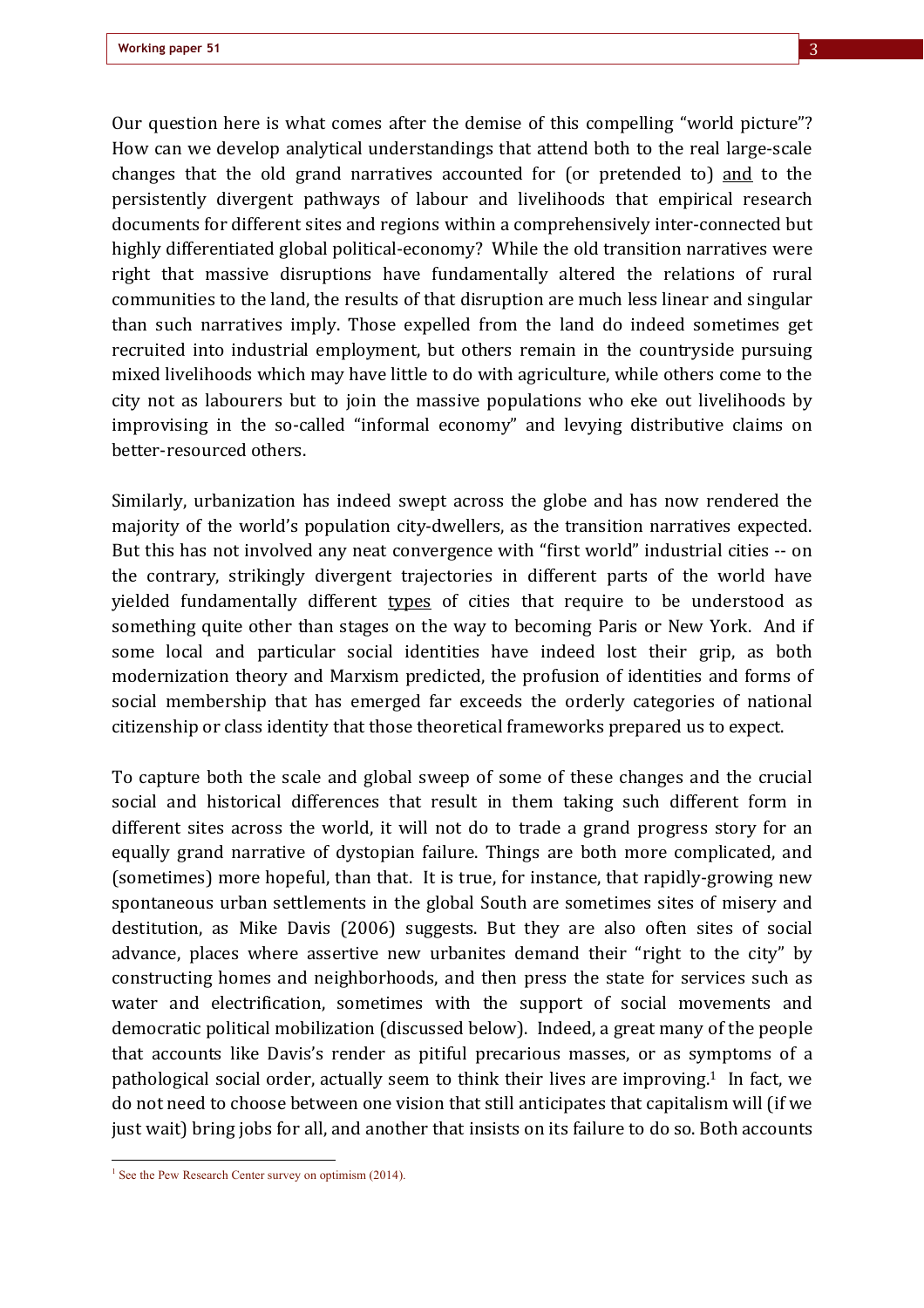are still so fixated on the old story-line of ever-expanding wage employment that they get in the way of seeing the emergent realities we need to understand.

Instead, we offer a different analytic path: not a single unfolding story-line, but rather a set of political-economic questions that are in some sense portable, and can be profitably applied to the analysis of a diverse range of empirical contexts around the world. We emphasize that it is the questions that are shared, not the answers. By generating a matrix of difference and similarity across cases, we aim to give central place to empirical specificities. But in interrogating those specificities via a set of categories and questions that travel across cases and regions, we also hope to advance the project of identifying large-scale patterns and arriving at comparative insights (we offer a few illustrative examples of the kinds of patterns and insights we have in mind in the Conclusion, below). The questions we pose below are preliminary and subject to revision and improvement. We offer them here as a provocation, in hopes that researchers across a range of disciplines and using different methodologies may take them both as a spur to empirical research, and as an invitation to propose more and better questions.

#### **1.1 Notes and queries for political-economic analysis**

The hyphen in **political-economic** draws attention to the inseparability of access to resources and unequal powers. The kind of inquiry that follows from this perspective identifies the resources people depend on for their livelihoods  $(e.g.$  land, capital, jobs, enterprises, state transfers, remittances, public services); the social and political relations through which they may access those resources, or be excluded from access  $(e.g.$  ownership, work, kinship, national membership); and the outcomes for health, wealth, wellbeing, and security, among others.

Note that the outcomes are as much social and affective as they are material and this is a key point. To give an example: if incomes were all that mattered, everyone in low-wage economies would try to migrate to sites of high wages; yet the great majority stay in place for reasons that include social membership (kin, community, or national) and the sense of wellbeing that membership supplies. As we illustrate further below, access to land or a salaried job often confers membership and holds meanings that cannot be reduced to material value. Hence political-economic, in our use of the term, includes social and cultural considerations of meaning as an integral component.

The analytical strategy we advocate is both global and differentiated. By **global** we do not intend to counterpose global to local: all localities are formed through processes that work across spatial scales, and take shape over different spans of time. Rather, we use the term global to flag both connection and traffics across regions and localities (e.g. of capital, labour, commodities, images), and the increasing portability of analytic concepts across north/south, and rural/urban divides. There are of course differences between the young, educated, unemployed men standing on street corners in India,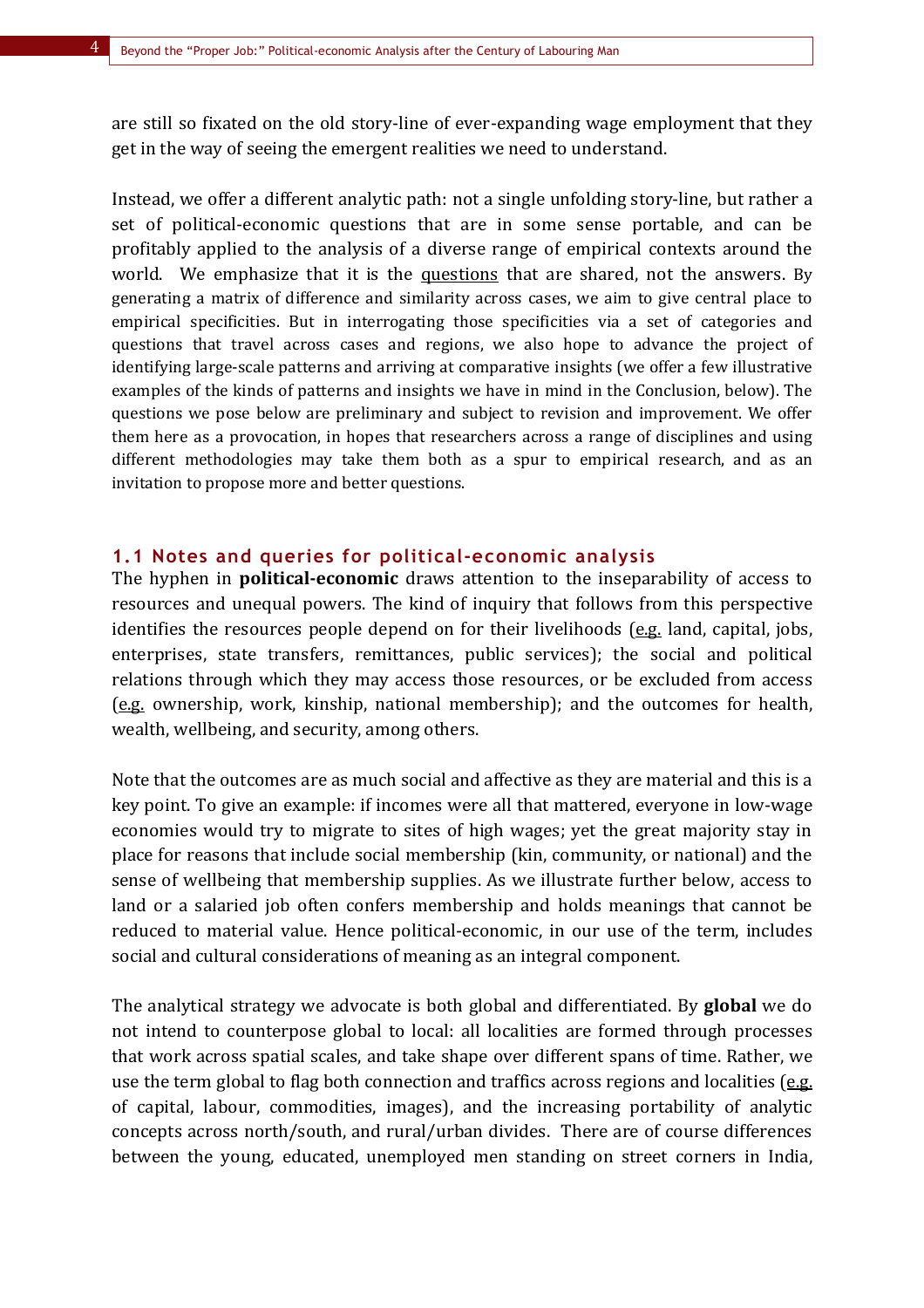South Africa or Spain, but their predicaments have a lot in common. The mixed, flexible, livelihood strategies of urban and rural households increasingly converge.

**Differentiation** highlights the multiple ways resources and relations are combined across spaces to enable or limit livelihoods for different social groups (classed, aged, gendered, racialized), and their varied trajectories and outcomes. When detached from grand narratives of progress or immiseration, there is no reason to expect one trend (e.g. improved income) to line up with others. For example, national health indicators may be improving even while jobs are scarce; poverty may be reduced while incomes become more unequal; incomes may increase even as a community experiences ecological ruin, or insecurity deriving from the absence of family members who have migrated; land rights may be secure, while economic stagnation leaves people feeling left out of the march of progress.

The most important political-economic question concerns *how* differentiated outcomes arise – the processes and powers that bring them about. We propose to approach this question inductively, without presuming to identify key processes in advance. We do not assume, for example, that the global expansion of capitalism, or neoliberalism, or technological advance are the key elements configuring lives beyond the "proper job." These processes may or may not be key, and even if they are, they take on highly differentiated forms as they intersect with other processes and powers shaping particular conjunctures. Political economy, in our conception, foregrounds a domain of inquiry which can be used to anchor a research agenda which engages with historical processes, without smuggling a telos back into its core. It provides the sub-text to the questions we want to pose, but does not prefigure the answers. In this spirit, and without aiming to be comprehensive, the following sections pose questions that offer points of entry for understanding lives and livelihoods, membership and meaning minus the telos (though not the spectre) of the "proper job." We do not seek to answer these questions here. Our focus, instead, is on trying to ask the right questions. In that spirit, we propose not an argument with a conclusion, but a series of productive lines of inquiry, which we present as lightly annotated lists, on the model of the old anthropology field manual, "Notes and Queries".<sup>2</sup>

"Notes and Queries" was not an assembly of research findings, or a review of a scholarly literature; it was a list of useful questions. In the same spirit, and due to constraints of space, we do not attempt to cite or summarize the rich and extensive bodies of work that already explore the questions we pose. We certainly do not imagine that we are the first to pose any of these questions, nor are we ignorant of the impressive work that has been done to address them, through many decades and across a range of disciplines. But the aim of our exercise is neither to review a literature nor to come up with

<sup>&</sup>lt;sup>2</sup> *Notes and Queries on Anthropology: For the Use of Travellers and Visitors* was commissioned by the British Academy of Sciences. It was first published in 1874, and updated until the 1950s as a practical guide for field-based research. While these dated texts betray their colonial origins in a number of ways, the idea of posing a common set of empirical questions across diverse contexts still seems useful.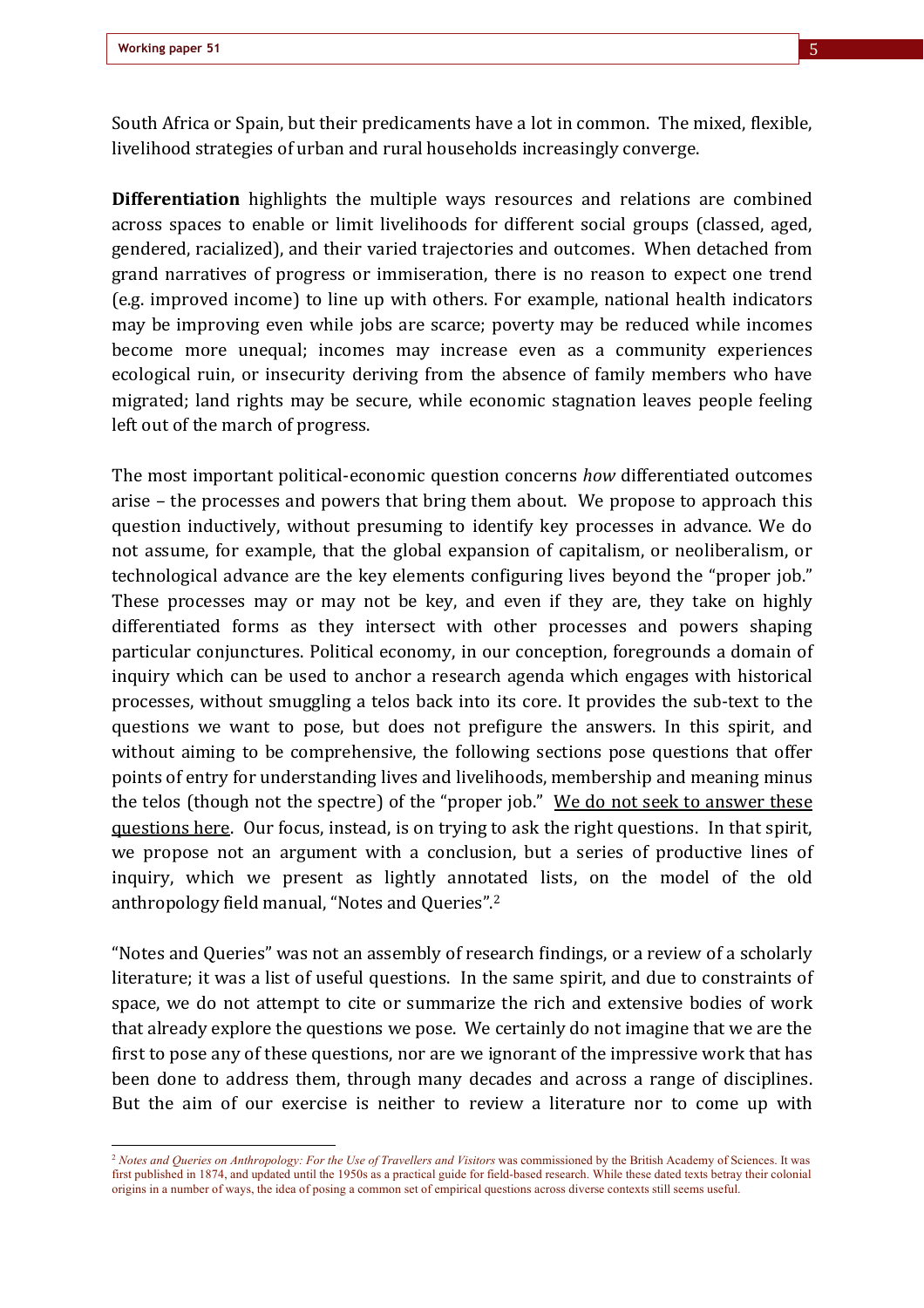questions never before asked or topics never before researched. Rather, in the spirit of the original "Notes and Queries," we aim to offer suggestions that might help researchers be more explicit and systematic about what questions are worth asking, where, and why.

We hope that some explicit deliberation about the sorts of questions that can usefully be asked across many different research locations (and not only in one's own field site) might enable a productive cross-over of questions that have proven useful and productive in one setting or region to others.

When the same question gives rise to interesting but different answers in different cases, opportunities emerge for inductive thinking, new categorizations and concepts, and comparative insights. Given these methodological aims, we concentrate here on explicating the questions themselves, and will cite empirical findings only where necessary to clarify a conceptual point or to illustrate something about the analytical approach we are proposing.

### **2. WHAT IS OR IS NOT CHANGING ABOUT WORK?**

The ways that things are changing with respect to work and how we think about it can be seen in the terminologies with which we discuss it. The ILO, for instance, has long distinguished a category of employment termed "non-standard". Non-standard is "an umbrella term" for work such as "temporary employment; part-time and on-call work; temporary agency work ...; disguised employment and dependent self-employment".<sup>3</sup> What is striking in this definition is the shadow cast by the notion of "standard employment," a presumed norm that renders everything outside it a kind of miscellaneous "other."

Today, in much of the world, the "non-standard" is in fact the standard, and a residual term for what was imagined as a residual category seems wholly inadequate to the realities it seeks to capture. Indeed, in recent years, the ILO itself has been moving away from the attempt to rigidly classify types of work, worker, or sector, and now offers the broad category of "vulnerable employment" to capture the huge numbers of people --50% of the global labour force, by the ILO's estimate -- who do not employ others (i.e. have a "proper business") or have a "proper job."<sup>4</sup> So what, then, do they do? If, as Munck (2013:756) argues, labour relations today are not characterized by a single trend but rather by "a radical global heterogeneity," getting a grip on this heterogeneity requires asking the right questions.

<sup>3</sup> International Labour Office, "Non-standard Forms of Employment". http://ilo.org/global/topics/non-standard-employment/lang--en/index.htm, accessed on April 25, 2017.

<sup>4</sup> Vulnerable employment includes "own account" workers (e.g. micro-entreprepreneurs who sell goods, services, or labour as and when they can) together with their labour-contributing family members. The number so employed is around 1.5 billion, with a range from 10% of workers in the OECD to around 80% in South Asia and Sub-Saharan Africa (ILO 2013:143, 145).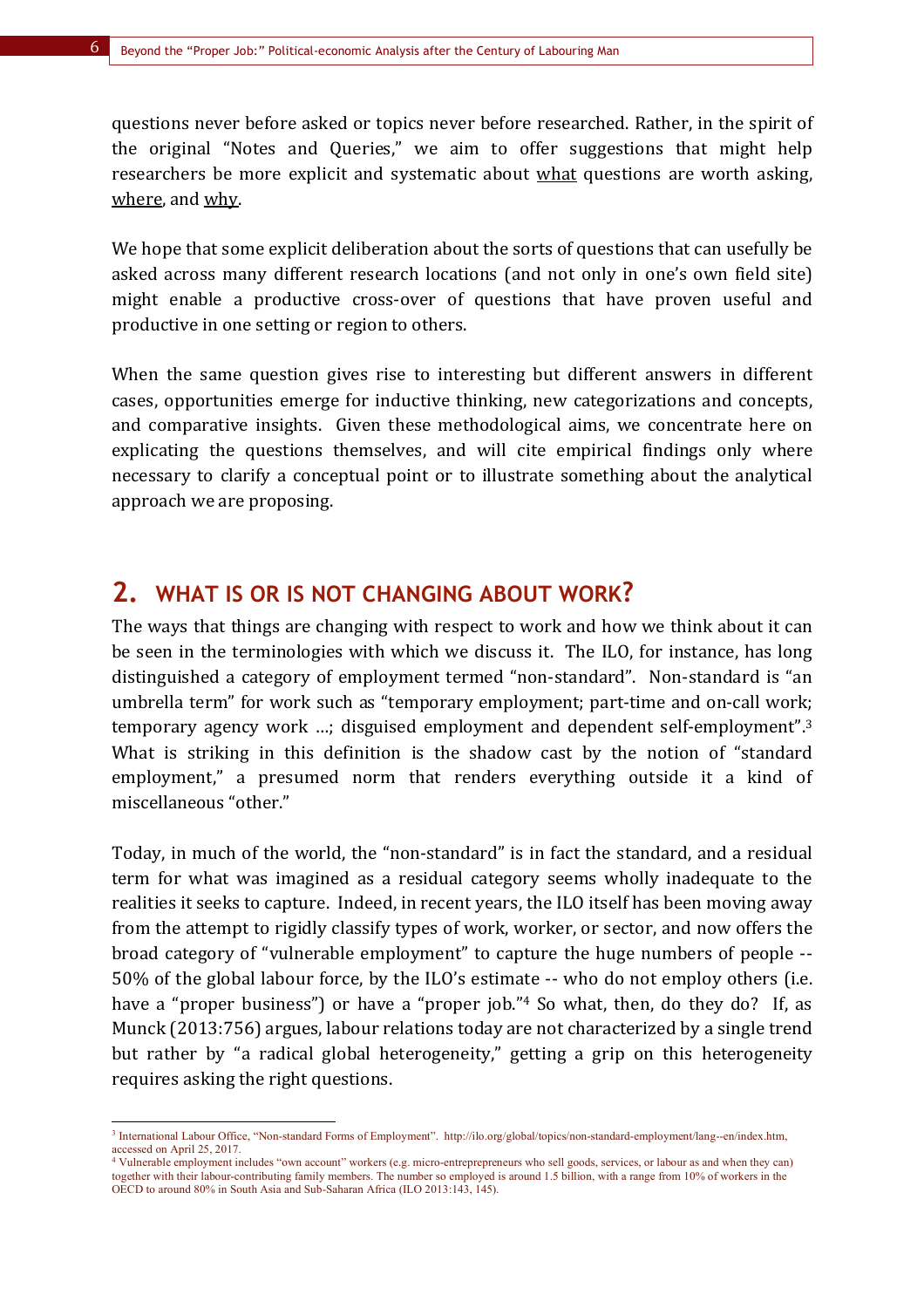One set of questions that might be asked of any setting refers to changing types and patterns of work. Which sectors of the (global, national, or local) economy are shedding or hiring formally-employed workers? Who has access to these jobs? Which kinds of paid work are outsourced, contractualised, temporary or part time? Conversely, which kinds of worker are subject to bonding, capture or indenture? How are returns to different kinds of work rising or falling in relation to prices? Who does what kinds of "informal" or "own account" work (e.g. money lending, petty retail, cottage manufacturing, intermittent wage labour, home repair, services), and what are the returns and barriers to entry? How is competition mitigated? What kinds of work have become commodified (i.e. shifted from unpaid to paid) or decommodified (from paid to unpaid)? How has technology figured in the elimination of some kinds of work, and the creation of others? Is the time specific groups of people spend working increasing or decreasing? 

Equally important questions pertain to the changing meanings of work. While we have argued that stable waged or salaried work became widely viewed as desirable in the global North and South, and that important legal rights and social status were pegged to it, this too needs to be checked empirically in different contexts. Looking back in time, where and when did manual work become culturally recognized for its "usefulness to the world" (Castel, 1996)? Which types of work and (gendered, racialized) worker were so recognized, and which types were excluded?<sup>5</sup> What kinds of moral judgement were passed on people whose forms of work were illegible or hard to discipline? Keeping such histories in view, for whom is present-day instability in work and income an alarming shift, new and different enough, as Standing suggests, to produce a distinctive "precariat" consciousness of loss and relative deprivation? For whom is precariousness not just routine, but unremarkable?

Gender and generation are likely to be central to different expectations about work, and about what it means to have or to lack a "proper job.". Has the massive increase in access to secondary and post-secondary education in the global South made young people reluctant to follow their parents' paths, working on the land or hustling in the "informal economy"? Do they fear disappointing parents who expected schooling to yield upward social mobility? Do they see themselves as waiting for work - or as permanently locked out from the future work seemed to promise? Does lack of a "proper job" produce delayed adulthood, a crisis of masculinity, and nostalgia for the vanishing "breadwinner" role? How do women's expectations about work differ from those of men? Do they seek recognition for their paid and unpaid work, including the huge component labelled "domestic," and work done to sustain social relations (see section 3)? If so, would such recognition mirror, in some way, the recognition given to

<sup>&</sup>lt;sup>5</sup> For studies of the emergence of what Kathi Weeks (2011) calls the "work society" in the global North and South, see Roderik, 2015; Cooper, 1996; Barchiesi, 2011; and Lordon, 2014. For a range of perspectives on contemporary forms of labour see the special issue of the *Journal of the Royal Anthropological Institute* on "Dislocating Labour" (March 2018), and the *Development and Change* Forum on "The 'Labour Question' in Contemporary Capitalism 2014 (45:5).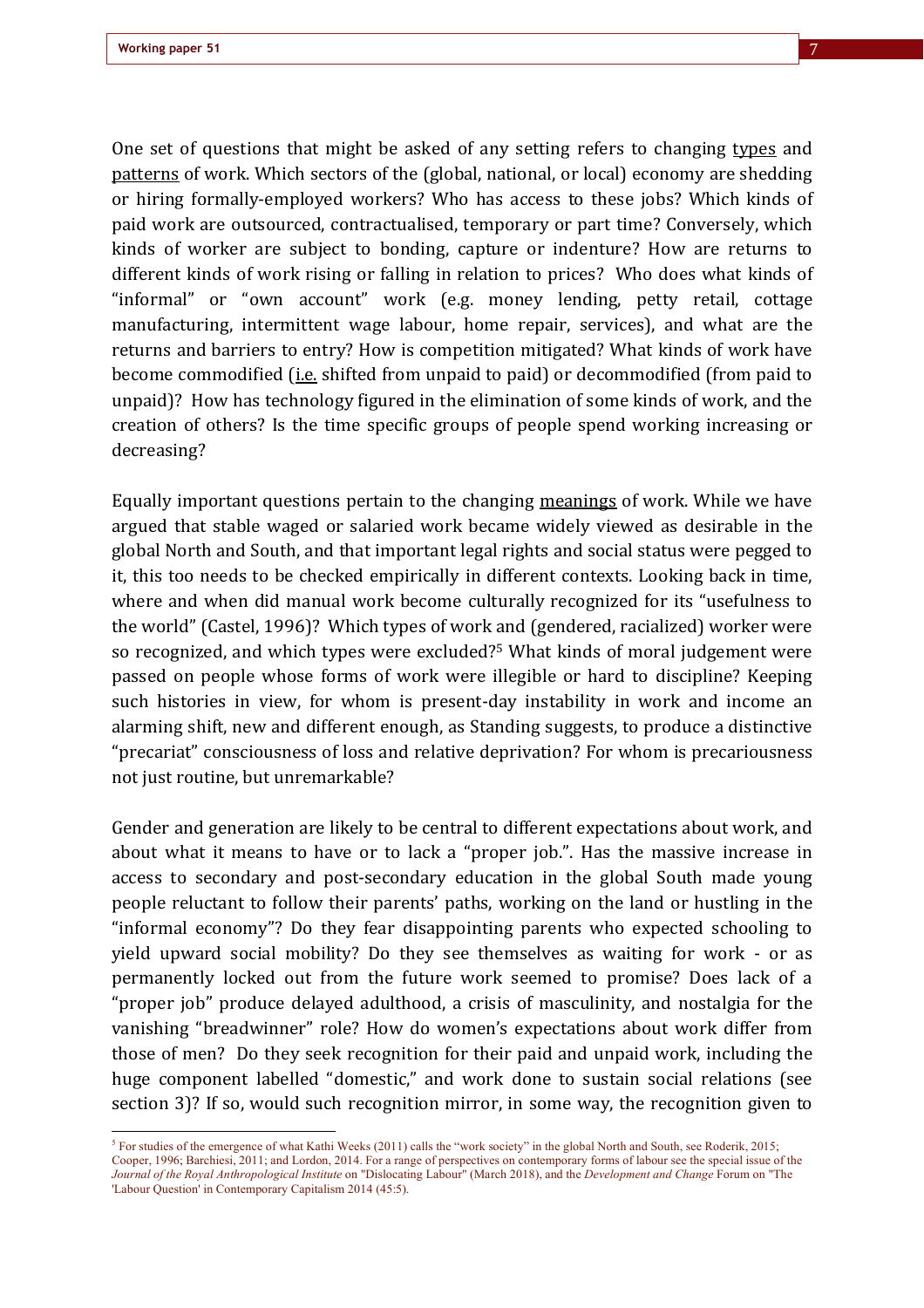the "proper job" of the labouring man," or take quite different forms? Is lack of a "proper job" understood as a personal failing? Or a cultural pathology of particular social groups? Or the result of government failures in job creation and investment in "human capital?" When, where, and by whom is the lack of "proper jobs" grasped as a structural fact - one to which everyone must adapt as best they can?

Alongside a widespread (but variable) nostalgia and longing for the "proper jobs" of imagined "old days," there have always been other attitudes and affects toward work. "Upper classes" in a range of social contexts often mark their status by *not* working, or at least not working at anything that looks like toil conducted in the service of others. Is work seen as "wage slavery," as an unfortunate necessity, as a curse, as a virtue, or as a calling - the locus of identity, creativity, and passion? What, in sum, are the differentiated (racialized, spatialized, gendered, aged) images and affects that attach people to work or repel them from it, and how are these affects produced?

Like the desire to have a "proper job," a desire to have a "proper business" is an affective attachment with a traceable social history. What are the meanings and motives that lead people to seek their futures in business, or to be (or aspire to become) entrepreneurs? Is it a long-standing desire (like the desire to have one's own farm, hence not to work as a farm labourer), or the assumed natural path for a member of an established trading family or business-oriented ethnic group? Or is it something new, perhaps distinctively neoliberal, as everyone is encouraged to think of themselves as human capital, and their lives as an enterprise in which they need to invest?

Entrepreneurship may be understood as liberatory  $-$  a way to escape control by "the man" or spending time on dirty, dangerous, or pointless jobs. Fostering entrepreneurship is also a way governments, "philanthro-capitalists" like the Gates Foundation and other educational, development and humanitarian agencies download responsibility to ordinary people. In the name of empowerment and a (revised) version of accomplished citizenship, it is sometimes suggested, everyone, including the young and the very poor, should devise their own livelihoods, and create their own jobs. Concretely, then, what are the sites and forms in which entrepreneurial futures are being actively imagined and promoted for different types of people? A preliminary list would include entrepreneurship programs for migrants to channel their remittances into community development; for indigenous people to commercialize their arts and crafts; for women to engage in micro-enterprises financed by micro-credit; for engineering students in universities or high school students to "hatch" ideas for startups; and for people seeking less-capitalist "alternatives" to access finance and build networks of support.

These questions are all elements of potential differentiation. While the portability of the questions speaks to broadly shared structural problems and challenges, the vast range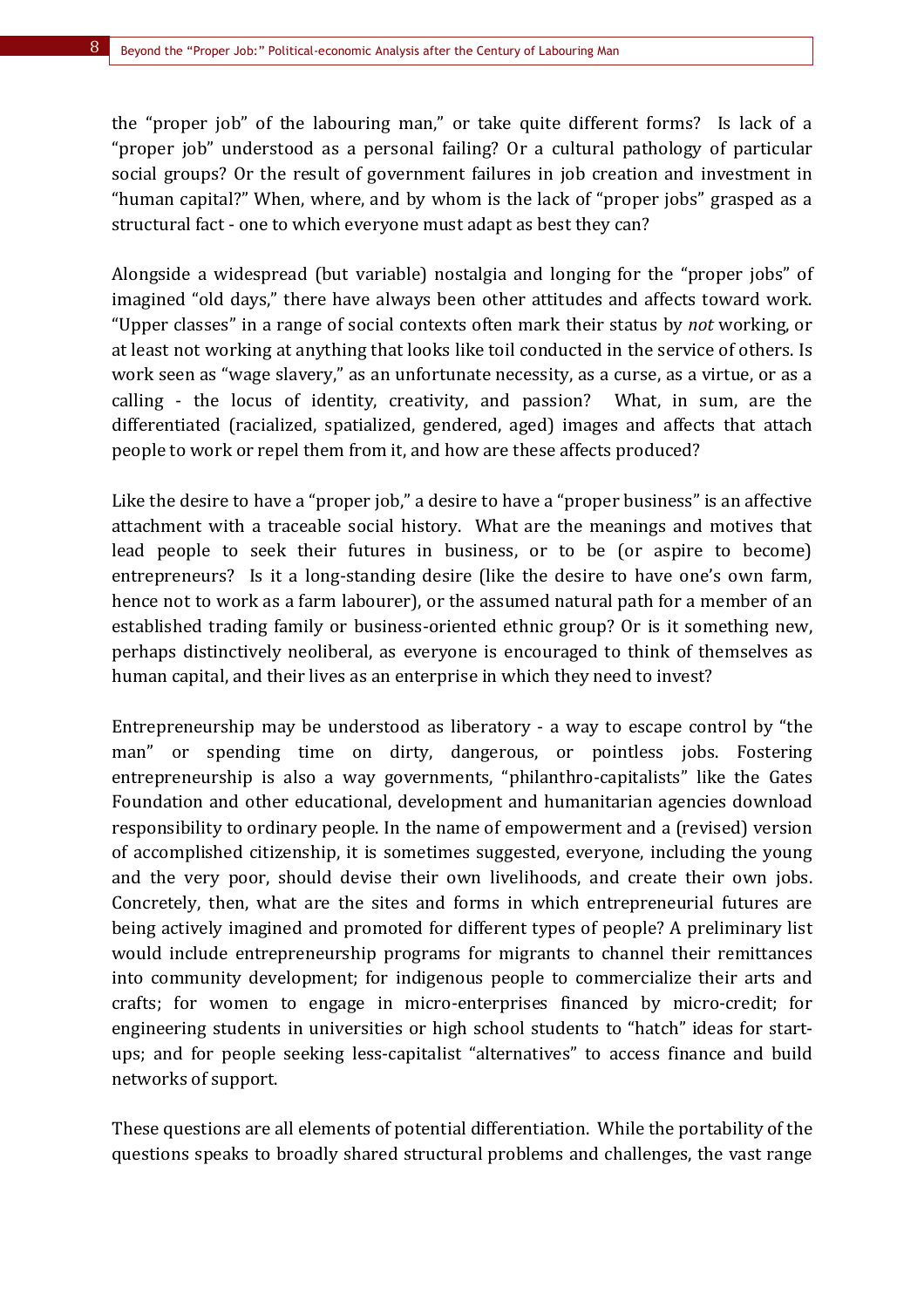of empirical *answers* to these questions allows us to grasp the strikingly different resolutions that emerge from specific historical and cultural trajectories.

#### **3. WHAT ARE THE CHANGING USES AND MEANINGS OF LAND?**

Old narratives about rural and urban land linked to transition scenarios often suggested that land was an "under-utilized" resource that needed to be put to more efficient use. These narratives continue to do powerful ideological work, and serious harms are inflicted upon a great many people in the name of development, efficiency, growth etc. At the same time, contemporary narratives about land-grabbing or primitive accumulation could give the impression that there is a rising tide of global landlessness. As always, the actual pattern is more differentiated. In some parts of the world, land frontiers are still open; in others, they have closed down  $-$  some recently, some centuries ago.

The ways in which people can be excluded from access to land are also varied: regulatory regimes for zoning and titling define who can do what, where; market pricing (the cost to buy or rent) excludes those who can't afford the price; and brute force  $(e.g.,\)$ eviction by governments, corporations, or ethnic militias) is often in play (Hall, Hirsch and Li, 2011). Nevertheless, it continues to be relevant to ask who does access rural or urban land as part of their livelihood strategy, what exactly they do with it, and what it means to them. A tiny house or rented room; an urban house-garden; a patch of vegetables beside a railway track; or freedom to hunt and gather may be far more important both materially and socially than they initially appear.

In the classic agrarian studies literature, the central function of land was as a productive asset, and its meaning could be understood in class terms: being a "landowner" signaled a definite position in a social and cultural order. In this agrarian world the haiku formulated by Henry Bernstein (2010) neatly captures the political-economic questions that need to be asked: who owns what, who does what, who gets what, and what do they do with the surplus? The assumption behind the haiku is that land is the key productive resource, and that modes of work and extraction will be closely tied to it. Bernstein's questions still fit remarkably well in some places, notably in the highlands of Sulawesi described by Li in *Land's End* (2014), where farming was the only productive activity, wage work on and off farm was very scarce, and no one received state transfers or remittances to help supplement incomes, manage debt, or restart production after a failed harvest. Highlanders sank or swam based on the size and productivity of their farms, hence owning land was key, and returns to labour and capital (who gets what) depended upon it. In much of the rural *and* urban world, in contrast, land forms part of more complex livelihood strategies, and is embedded in sets of meanings and relations that are more diverse. The questions that follow concern what rural and urban land holding enables, and what it means. Three clusters of questions stand out.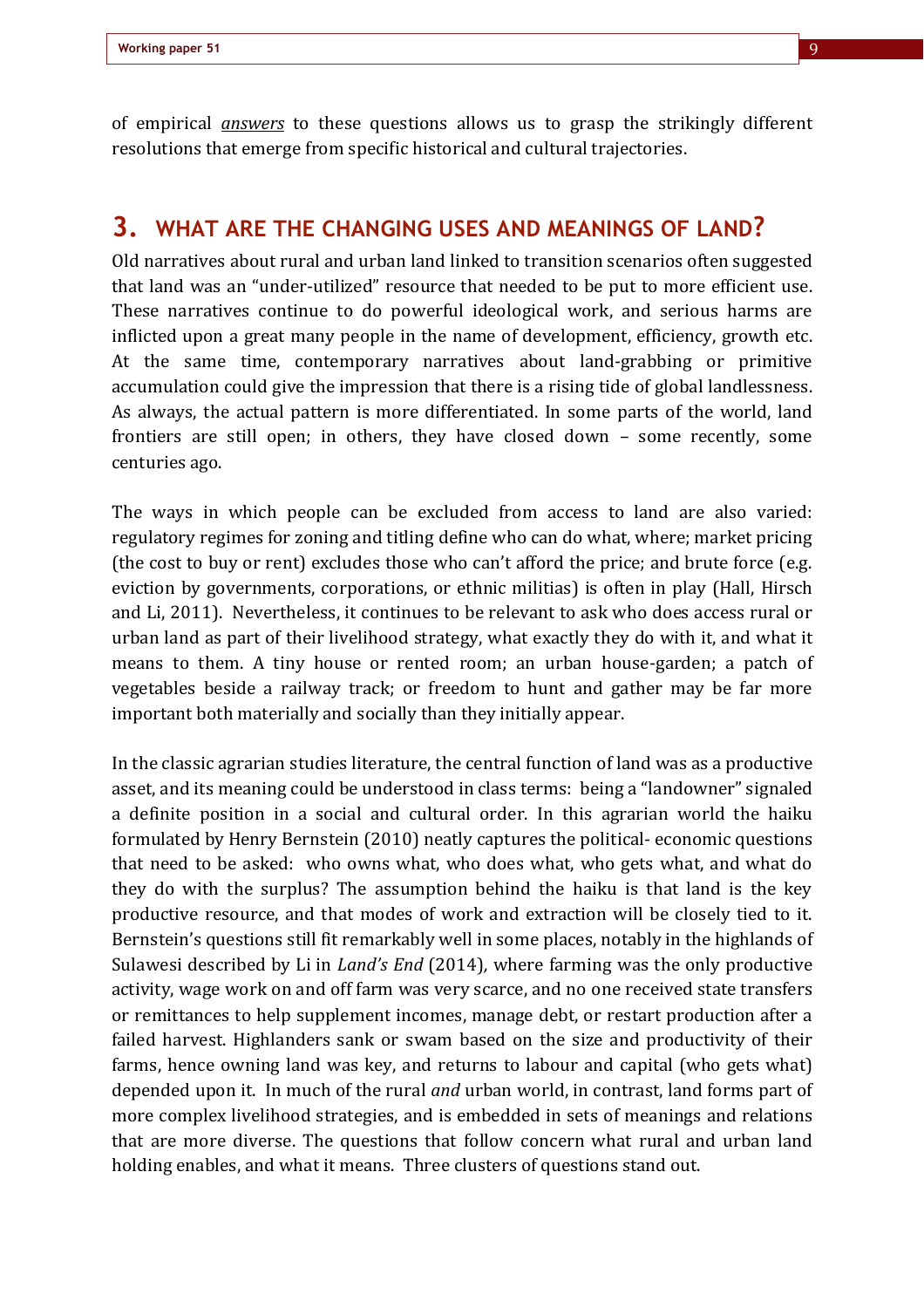First, what is the material role of land in production: do people grow food, graze livestock, hunt, or gather? Is the food for their own subsistence, or to subsidize the foodbudgets of kin (children away studying; wage-earners hard pressed to make ends meet?) Do they grow or collect commodities for sale? Does land (and housing) furnish a source of credit through mortgage, or income through rent? Note that renting out rooms may be a crucial livelihood strategy in urban areas. Rent may also figure in very remote rural places, where landholders receive rent in return for allowing corporations (or small-scale miners) to mine their land, or in return for setting land aside for conservation or the provision of "eco-system services" and the mitigation of climate change. The location of the land is often the key to its productive use: in rural areas this may mean proximity to roads and markets (or mineral deposits and forests); in cities, having a rented house or room in a busy location enables people to conduct petty trade and survive on tiny incomes that would not cover commuting costs. Most social assistance programs require the recipient to have an address.

Second, what role does land (and housing) play in people's strategies for forging and sustaining social relations, and harnessing them to collective projects? Households with no assets - no land or house - tend to be denuded of members; young people leave when their parents have nothing to offer them, and they don't necessarily return or remit. Conversely, land (and housing) may serve as an anchor that draws in family members and encourages the multi-generational pooling of resources: care for the elderly; a place to go when injured, sick or unemployed; a site to gather in remittances to invest in house building or a small business; a demonstration of social status and creditworthiness, or value on the marriage-mart; and a place to bury family members, including migrants whose remittances earn them a proper, social funeral. Truly destitute people are often those who are not only without productive work, but without a stable physical space in which to build and sustain social and affective ties.

The third set of uses and meanings of land focuses on national and community membership. What are people struggling for, when they demand land reform, or recognition of ethnic homelands and indigenous territories? Distributive land reform and land formalization programs serve to recognize small-scale farmers as national citizens, entitled to share in a national resource; and sometimes to revalorize the form of life associated with the Via Campesina, or "peasant way." For other kinds of community - clans, ethnic groups, indigenous people or autochthones - state recognition of the right to territory is both the fulfilment of ancestral identities, and a claim on a particular, differentiated kind of national citizenship. What people do with land, in short, is linked to other elements of livelihood, membership, security and wellbeing. The meanings of landlessness vary as well.

In India and parts of Indonesia where landlessness has been entrenched for two centuries, landlessness is nothing new. For Chinese peasants who were anchored on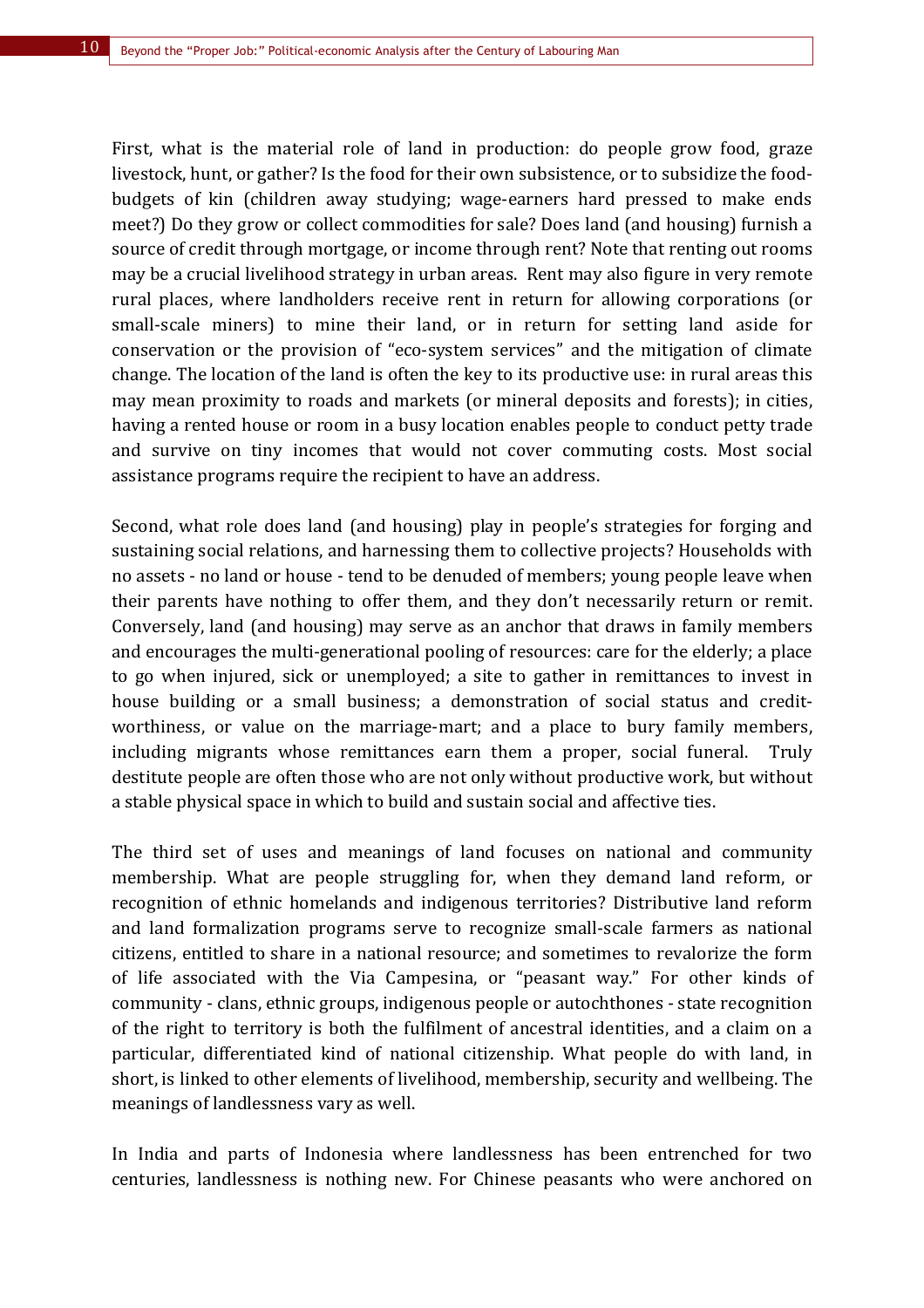collective land for the past 50 years, the government's plan to remove 300 million people permanently from the countryside and place them in cities is intended to be a complete rupture: rural land has been assigned to new uses and new users, and there is no going back. For better or worse, "losing" land, in this case, means the reconfiguration of identities, livelihoods, and forms of belonging to communities and the nation, as well as a radically new relation to the state. How this story will end is anything but clear: watch this space.

# **4. WHAT ARE THE OTHER WAYS IN WHICH PEOPLE ACCESS LIVELIHOOD RESOURCES?**

Often even quite poor people receive money or other resources that do not come from either agriculture, industry, or service-sector labour. Migrant remittances are one of the best studied examples. The expansion of credit schemes to finance consumption while mortgaging the future have also received much attention. In addition, with the growth of social protection programs dispensing "cash transfers," there is a new recognition of the importance of state social payments in low- and middle-income countries we are not used to thinking of as welfare states. But there is huge variation in the amount of these payments, the range of people who qualify to receive them, the extent to which conditionality is applied (e.g., requirements for enrollment of children in school or regular visits to clinics), and the sort of reasoning that is considered (by both "givers" and "receivers") to warrant or justify receipt of a social transfer. In some contexts, transfer schemes are framed as investments in human capital, or linked to coercive forms of "workfare" or job training. In southern Africa, the old idea of a social grant as a kind of "help for the helpless" charity coexists with a newer line of thinking that identifies state services (including social transfers) as a kind of "rightful share" paid to citizen who may reckon themselves to be owners of the nation (and its mineral wealth). Do recipients of social transfers express a sense of entitlement? Or are they plagued by connotations of dependence and shame linked to moralized ideas of the virtue of work and the shame of "idleness" and "handouts"? As with different forms of work, the research imperative here is both to build a catalog of different forms of resource transfer, and to pursue a deeper inquiry into the meanings and effect of these transfers.

Beyond migrant remittances and state transfers, there are many other possibilities for accessing livelihood resources. Some take the form of dependence on patrons or kin, as anthropologists have long observed. These various strategies for tapping into streams of income controlled by others, however, are effective only where there are specific mechanisms that make them so. While romantic pictures of "moral economies" and "shared poverty" sometimes suggest a world where poor people spontaneously look out for each other, the best research shows a more complicated politico-ethical terrain, where fierce predation and profound generosity coexist. On such terrain, successful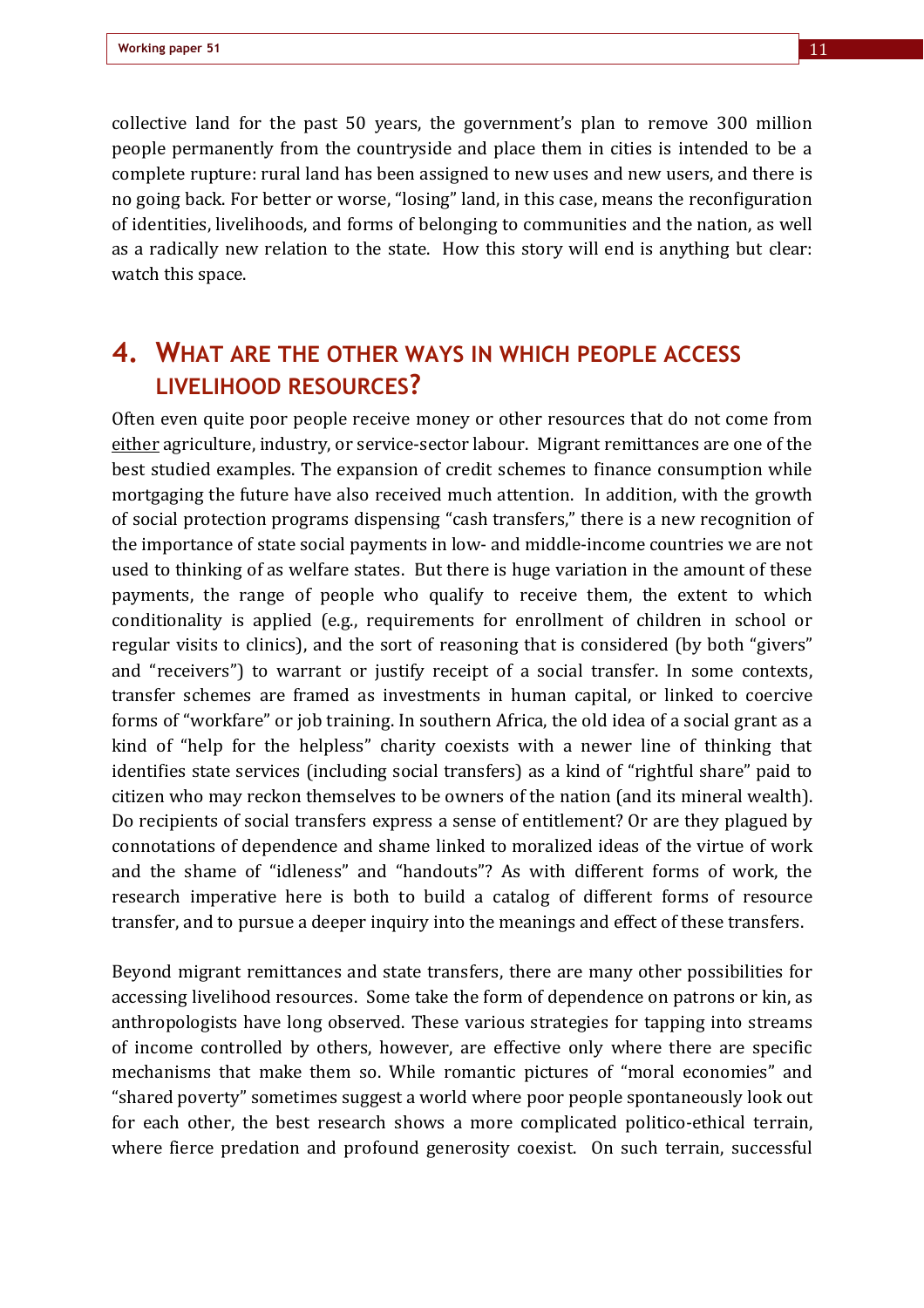access to the support of kin is not automatic, and simply having relatives does not necessarily prevent destitution and abandonment.<sup>6</sup>

Mutual assistance, such as it is, is typically built on forms of reciprocity (even if sometimes on a miniscule scale), and solidarities are not automatic, but depend on mechanisms of enforcement and sanction. Street sellers, for example, may "agree" not to undercut each other both out of solidarity and to avoid a beating. Within families, there is usually no expectation that care for the elderly or the sick will be reciprocated in kind, raising important questions about where the boundary around "family" is drawn, and how it shifts as conditions change. Shifts in practice may be masked by continuities in moral language ("it is our custom to help our kin"), so the potential gap between what is said and what is done merits close attention.

What this means is that when people do succeed in accessing material support by drawing upon their social relationships, they do so only as a result of the prior formation of loyalties and obligations. This formation is both individual and collective, insofar as cumulative histories of mutual assistance open up a field of action within which claims can be made on grounds of care, love, familial duty, and social obligation. All the activity that goes into maintaining and massaging these relationships itself constitutes a particular sort of (non-productive) work that can be termed "distributive labour" (Ferguson 2015). Understanding these typically-small (but for the recipient, vital) informal flows of resources therefore requires attending to a series of empirical questions about how social relations enable or motivate distribution. How do people put themselves in a position where their distributive claims are likely to be attended to? Who or what are the targets of these claims? What sorts of social, moral, and ethical arguments or reasoning undergird these claims? What kinds of "petty reciprocations" (du Toit and Neves 2009) are necessary to attain the forms of membership and recognition that might support a distributive claim? On what grounds may claimants be abandoned? Again, a common set of questions will yield very different answers in different settings.

Note that the modes of support individuals may tap are very difficult to investigate, methodologically, and the standard social-scientific survey is usually not up to the job. Consider, for instance, the case where a person (typically, but not necessarily, a young woman) accesses resource flows via her sexual and domestic intimacy with better-off others. The situation is familiar enough, but as Jennifer Cole (2010) has shown, it is not so simple, and the phrase "sex work" does not begin to capture what is entailed. Her research in the Malagasy port town of Tamatave showed that stable, formal-sector jobs are only a memory left over from colonial and socialist eras, and little attractive employment is available for either sex. Hence young women have trouble finding either

<sup>6</sup> Even for those turned away by kin and community, accessing the income streams of others (by hook or by crook) may still be a crucial livelihood activity. Indeed, such access is often central to the practical art of living on the street, with its distinctive practices of hustling, stealing, collecting, and scamming.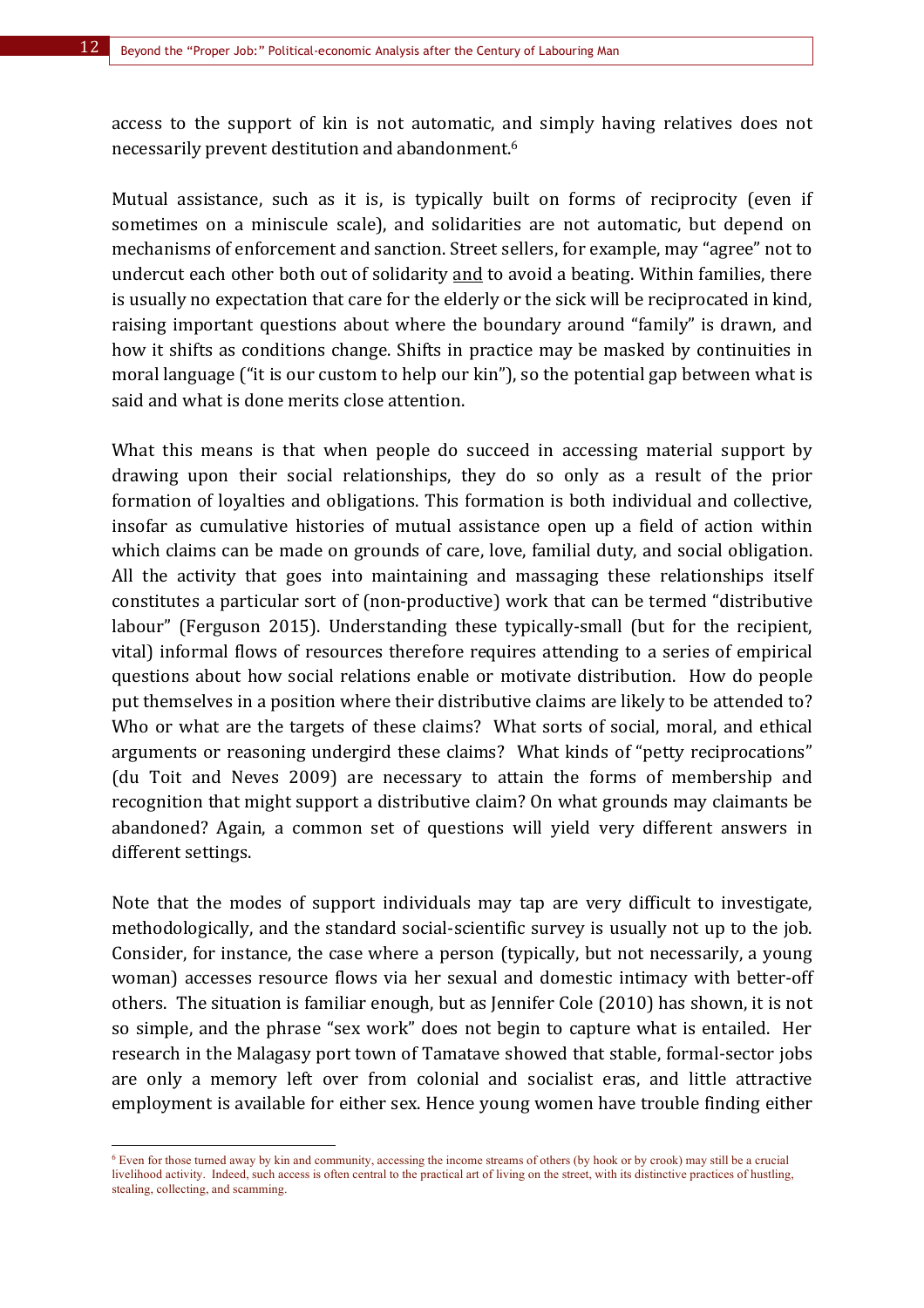jobs *or* local young men who might appear as suitable candidates for marriage. Many young women therefore pursue a range of different sorts of sexual and romantic relations with well-to-do older men, especially foreign men who visit the local hotels. Some of this involves activities that would conventionally be described as sex work, but there is usually more to it than sex, and there is often a hope (or, indeed, a plan) that a sexual liaison may become a "relationship" and ultimately even a marriage. The statuses of prostitute, girlfriend, mistress, and wife are not discrete, and there is much movement from one to another. The flows of resources that are accessed in this way support individual women *and* their kin, who have their own ways of tapping into the income streams that enter the community via the women's intimate attachments.

The young women themselves talk of their pursuits not as "making a living" but rather, in Cole's translation of a Malagasy phrase, as "making themselves living". This felicitous expression is a useful reminder that some of the most important sources of non-wage and non-farm livelihood today are bound up with the construction of persons and social relations. These improvised livelihoods do not simply replicate the form of the "proper jobs" of old (as if instead of clocking in at the factory, the worker now simply reports to work at the gates of the "informal economy" instead). Instead, such ways of "making oneself living" involve the whole person, and comprise the whole of social life. What is true of service work in general is in Cole's case seen in its most extreme form -- the "work" entailed is not simply a quantum of labour, but instead entails the cultivation of relations of intimacy and sociality that are themselves part of one's whole personal and familial life. Such ability to access resources in this way occurs (when it does) within dense networks of dependence, and is the product of all the complex, subtle, and indirect ways in which poor people "make themselves living". While surveys can be very effective ways of assessing resources that are already in some sense socially standardized (like formal sector occupational categories, the amount of a monthly pay check, or the size of a legally-surveyed and titled landholding), the diffuse and improvised distributive labour that underlies so many small-scale and intimate forms of direct resource transfer requires methodological access to a whole social way of life that only ethnography can provide.

### **5. WHAT ARE THE CHANGING FORMS OF SOCIAL MEMBERSHIP?**

Throughout "the century of labouring man", social scientists attended to some forms of social membership or belonging much more than others. The highlighted forms were linked to certain real or imagined stable points of reference -- whether communities grounded in territorial place, ethnic and tribal groups linked by culture, urban identities rooted in occupation, workplace and neighborhood, or citizens defined by nation-state membership. The solidity often attributed to such forms of membership was always something of an illusion, but in recent years it has become increasingly difficult to understand much of what happens in the world in terms of such units of belonging.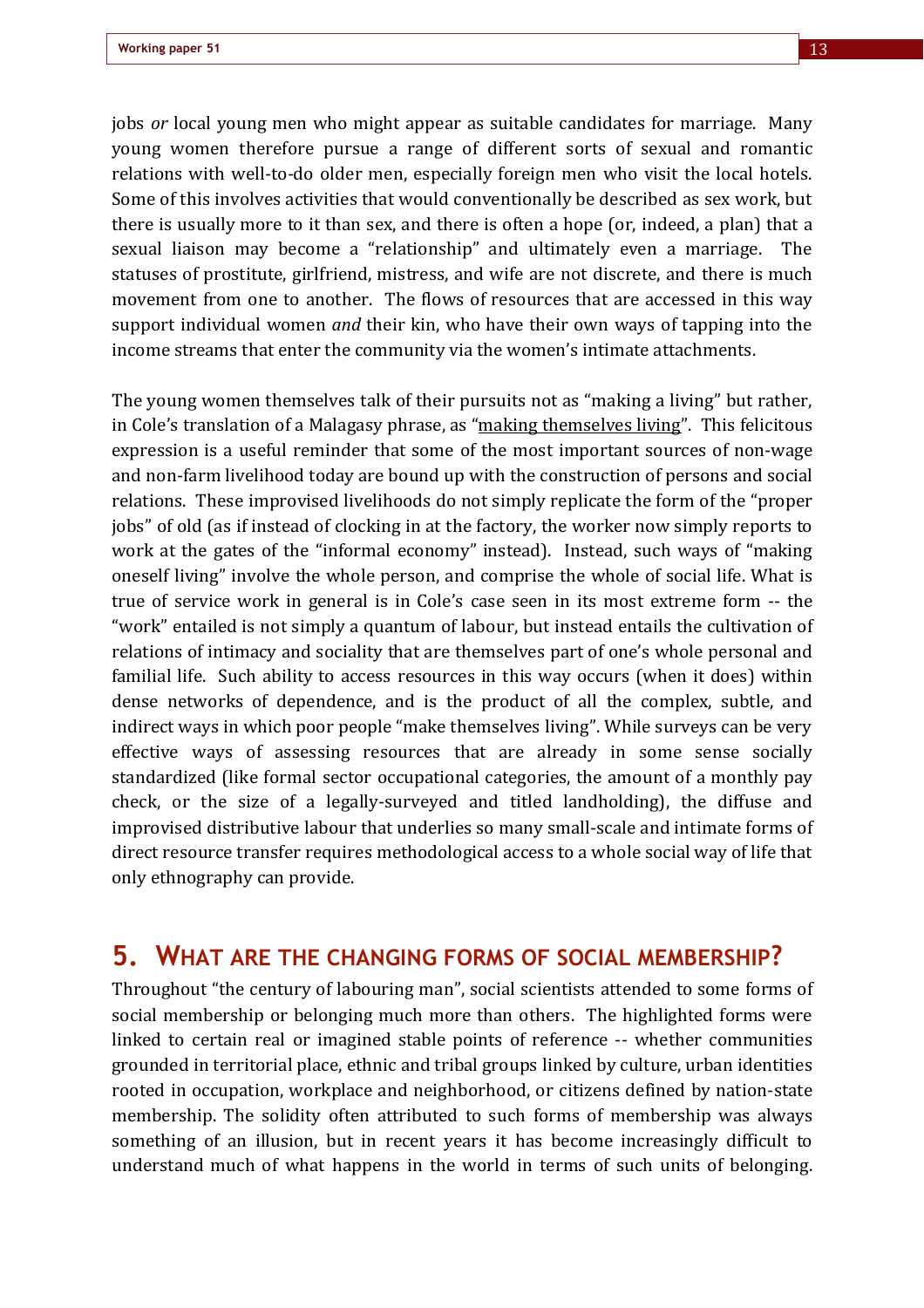Local identities and nation-states alike are increasingly undermined or reconfigured by the scale and volume of the movement of people while, as we have noted, the image of a society structured around holders of "proper jobs" has been losing its centrality and putative universality. What does social membership look like to a petty Somali trader working out of a shack in a South African township while angling for refugee papers to get to Australia? His place, his ethnic affiliation, his job, his nationality -- all are moving targets, the product of continuous improvisation and renegotiation. Anything but solid and agreed upon, they are, in a real way, up for grabs.

These decenterings suggest a range of questions about how social membership may be changing or becoming reconfigured. If it is true that membership is today less often linked to such familiar touchstones as living in a village, or working in a job, or being a citizen of a nation, what alternatives appear? Note that even those most excluded from more traditional arrangements do not simply dissolve into an asocial Hobbesian mass, nor do they necessarily suffer from rootless anomie. So what else is there?

One set of questions about changing forms of members revolves around the troubled category of "youth," a contemporary keyword that generally references not so much the chronologically young as the structurally un-placed. What becomes of job-seekers who are not job-finders? What place do they find in society? How do they manage the transition to social adulthood, which has so often been linked to employment (especially for young men)? Do they continue to be dependent on parents or other kin? What is the situation with respect to marriage? Are fewer people getting married? Or are definitions of what marriage is, and who is "marriageable" adapting to new realities?

A related set of questions attaches to education. The old idea that education is a straight-line conduit to employment is in many places no longer viable. The unemployed secondary-school or college graduate is a global figure. Yet the demand for education seems undiminished. What motivates this? What does schooling provide, if not a job? How important are the non-material payoffs, such as the superior social status of belonging to the enlightened class of "modern" people? More broadly, in the eyes of young people who are precariously employed, what kinds of accomplishment or distinction are linked to what kinds of social membership? The range is huge, and could include anything from skills in reciting the Koran to having the right phone or a fashionable hair style.

Where work-based or land-based identities are receding in importance (or simply unavailable), what other identities or forms of real or imagined membership do people rely upon? Some involve the ways that people are bound together in face-to-face communities or associations. Peer groups, gangs, and religious congregations, especially those with intense forms of sociality forged through frequent, sometimes daily meetings seem to mimic, in some ways, the daily routines, time discipline and forms of belonging of the formal workplace. In addition to forms of local community,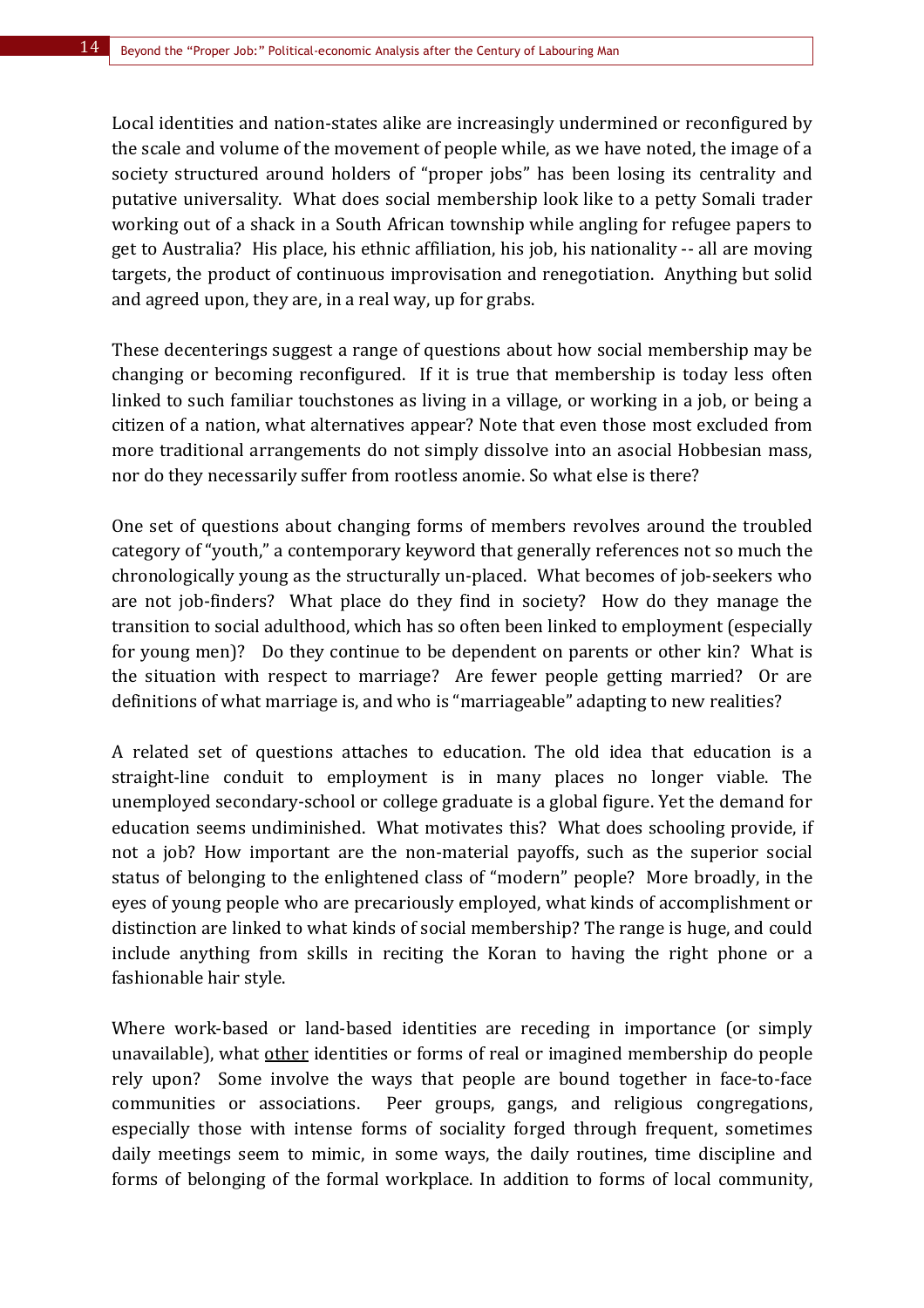some of the rapidly expanding religious denominations are linked to global aspirations and imaginaries (e.g. Islam as a global community), and to opportunities (or hopes) for international travel.

A different sort of membership involves forms of identity that are accessed or claimed through consumption. Without necessarily meeting face to face, adoption of styles of dress, musical preferences, and fandom are markers of identity, but how important are these identities and for whom? What forms of membership and belonging do social media networks offer? How does this vary by gender, generation, and urban or rural location? What sorts of mass media are in play, and how do people use them (radio, TV, DVDs; feature phones and smart phones; computers and internet cafes)?

Finally, it is important to map how forms of membership interact with livelihood strategies. There is nothing new about this question, but new configurations may be appearing that make old reference points of identity and belonging seem less solid. For instance, the school-teacher of-old had a professional identity more or less directly linked to citizenship and nation-building. But today, fewer people may hold salaried state jobs, and the petty entrepreneurial identities of "non-standard employment" that have replaced them may "scale up" quite differently (e.g. to an extended family or a transnational ethnic diaspora, rather than to the nation-state). Do economic strategies via out-migration link with issues of membership and identity in new ways? For example, in places where migration is pervasive, does this make "home" a place of little value, where "nothing is happening", and one kills time until the next trip abroad? Are there new configurations linking place to social standing? A state bureaucrat in Bucharest, for instance, might once have had a stable and highly-valued social status, but the sudden availability of mass out-migration to EU labour markets may devalue his job, and make his commitment to it seem a bit ridiculous. Another person from the same town may work in Italy cleaning toilets, but be making more money, and position himself as part of a dynamic and forward-looking "wider world". How do international hierarchies of wage scales intersect with mobility to yield other sorts of hierarchies of value and identity?

Let us be clear: none of the forms of belonging and identity that we are flagging here are new in any absolute sense. But they were often understood as secondary or peripheral to the more central and fundamental forms of belonging generated by job, farm, family, and nation. Today, this centrality is far less certain, and forms of membership and identity once thought of as peripheral or supplementary may be required to bear more weight. In any case, the analytical imperative here is to resist the tendency to see the displacements and disruptions of the contemporary global political-economy simply in terms of loss and nostalgia for the past, and instead to map a richly variegated landscape of emerging forms of belonging and aspiration (which may well include nostalgia and feelings of loss among other elements).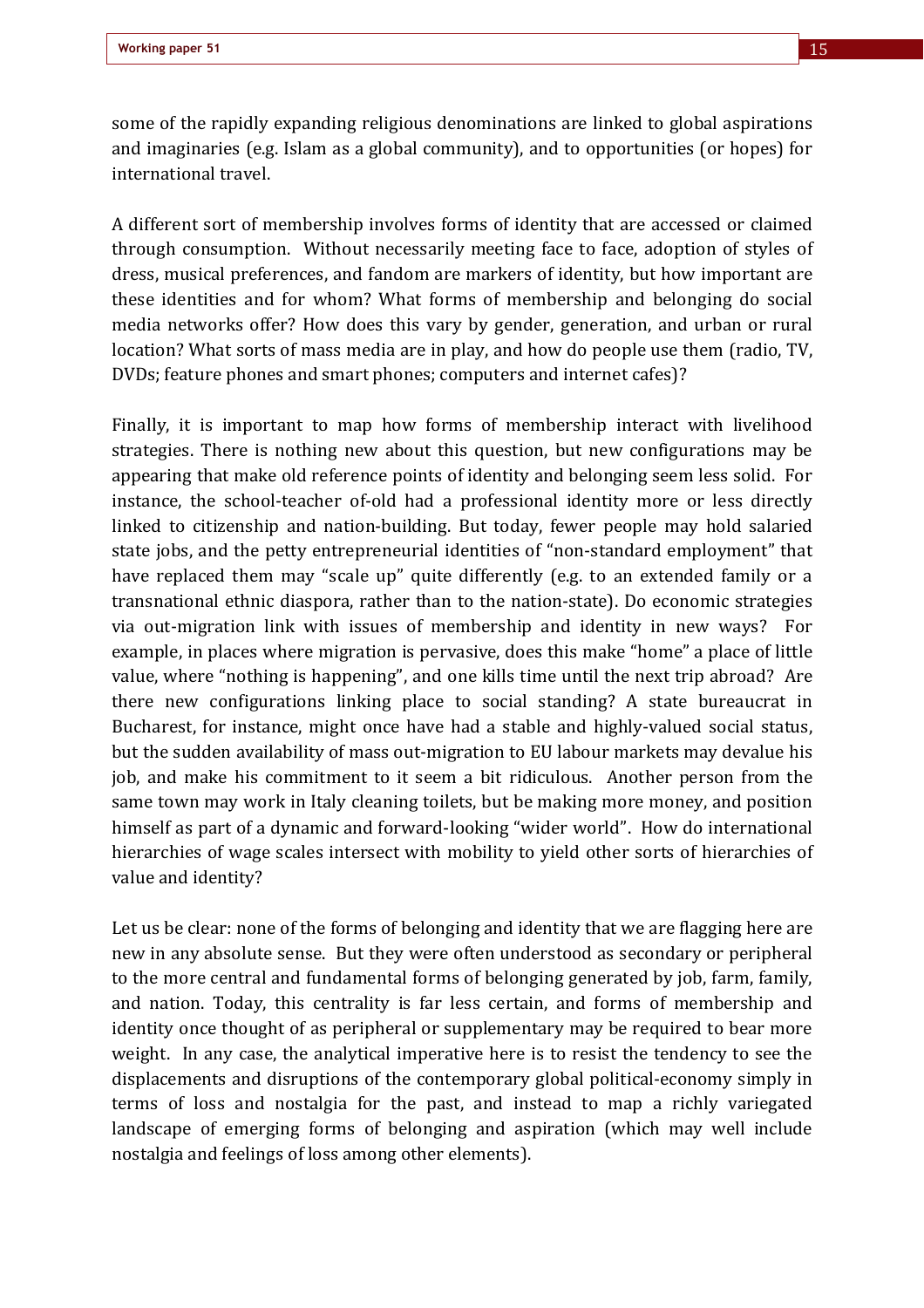# **6. WHAT FORMS OF POLITICS EMERGE AFTER "THE CENTURY OF LABOURING MAN"?**

Labour, consumption, taxes and votes were key pillars attaching individuals to nation states, and points of potential political leverage and mobilization in the real-andimagined world of the "proper job." Industrial wage work and salaried employment, whether in manufacturing, mines, plantations or government bureaucracies, produced a particular kind of historical subject with modes of engagement that were common across diverse sites. Most obviously, withdrawal of labour served as a potent form of leverage. Beyond this, in the global North and South alike, the class-based solidarities that emerged in industrial and bureaucratic settings linked workers to mass movements and parties that channeled their demands through stable institutions, with varied results (Rodrik, 2015).

In some cases, organized worker power was viciously repressed. In much of the OECD, political settlements were eventually forged to mediate the contradictory interests of capital and labour, resulting in social insurance schemes, regulated workplaces, the male family wage, and standards of consumption sufficient to enable (some) workers to identify themselves as "middle class." Yet a great many people - variously gendered, racialized and spatialized - have always been left out of the kinds of politics that accompanied the real-and-imagined "century of labouring man." More generally, when labour is in abundant supply, some of the pragmatic reasons that led ruling classes to invest in the maintenance of a healthy and productive workforce evaporate. Simultaneously, global markets make the value of citizens-as-consumers much less certain; so too their value as taxpayers, in contexts where a state apparatus is financed from resource revenues, donor dollars, or sovereign debt.

Today, in many parts of the globe, the basis for a social contract between citizens, states and capital is far from obvious; yet people whose existence as workers, consumers or tax-payers is "surplus" to requirements do not simply disappear. They mobilize, in varying ways, to make their presence felt, and to make demands. Our questions in this section probe the kinds of political mobilizations, struggles and settlements that emerge in the globally differentiated political-economic order we have sketched. How, in short, do people who cannot assert leverage as workers make - or fail to make - effective claims to economic distributions and/or political power?

A global and differentiated account would need to identify who mobilizes, and what - if anything - gives mobilized subjects leverage? For much of the twentieth century, it was the spectre of socialist revolution that underlay both state violence and a range of political settlements that sought to incorporate citizens and workers into national and corporate agendas. Absent the spectre of this kind of revolution, what sectors of the population need to be incorporated or repressed, in order for capitalists to flourish, and ruling regimes to be secure? When do "floating" or "dangerous" classes become a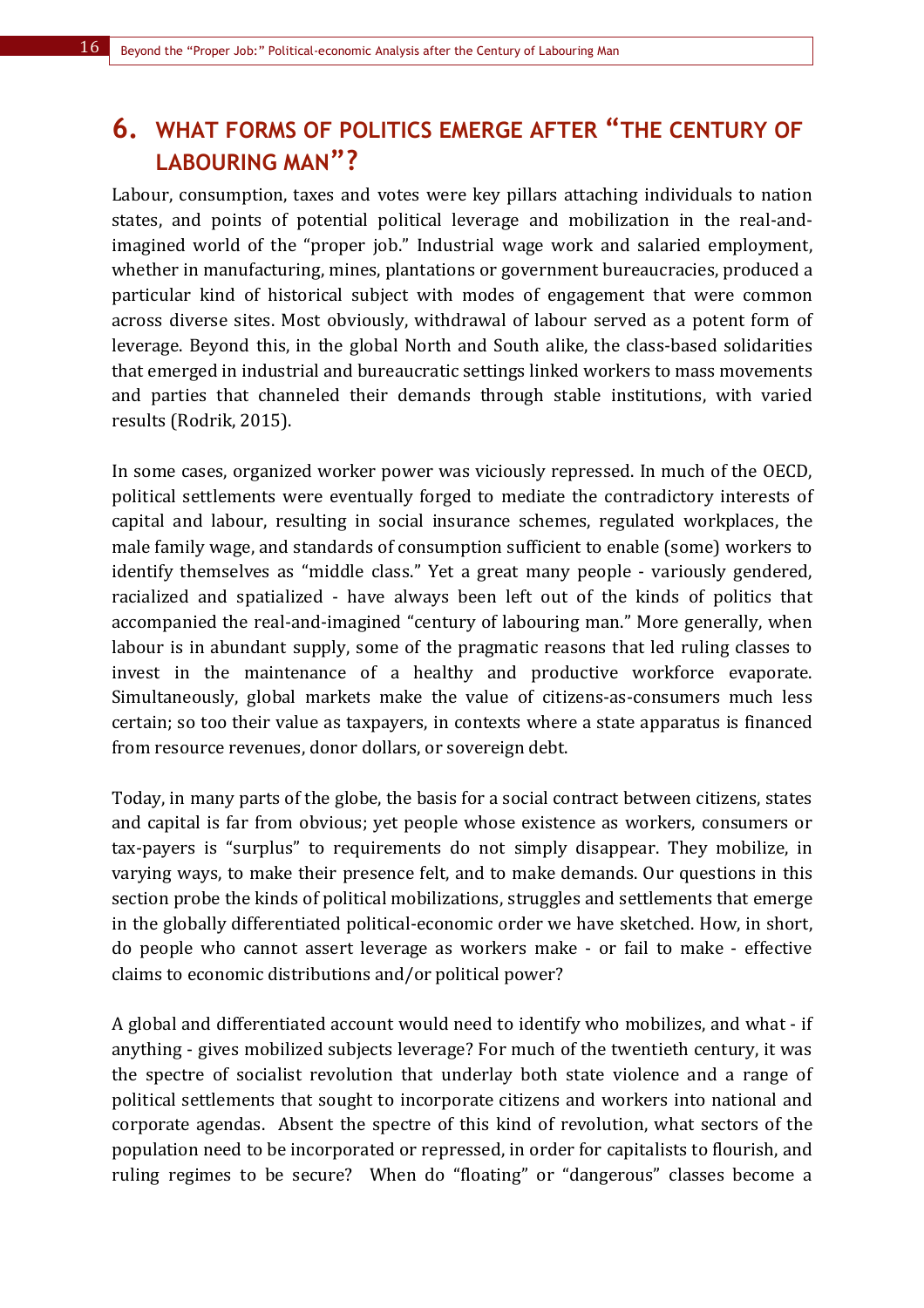problem of governance, and how is the problem managed? If new class maps are being drawn, as Kasmir and Carbonella (2014) argue, what are their coordinates? On what basis are insiders (we, the selected, included) separated from outsiders (class enemies, folk devils, those to be abandoned or excluded), and how does the division shape political subjectivities? Who is involved in collective mobilization of different kinds (e.g. mass marches, street violence, boycotts)? Which protests directly disrupt accumulation (e.g. labour strikes, rent strikes, resistance to eviction, collective refusals to pay interest on debt)? To whom are demands addressed - is it to corporations, national governments, municipalities, or non-state entities (e.g. humanitarian organizations, or the UN)? What is the idiom of claiming: a class compact; a rightful share of national wealth; the promises of the revolution; the "social" in social democracy that austerity fails to erase; a religious obligation or ethic of care; or universal human rights? How is the enemy characterized (e.g. the  $1\%$ , the migrant, the welfare recipient, the corrupt politician, the IMF or WTO)? What historical formations make a particular demand (e.g. for jobs or housing) plausible in some contexts, but unthinkable in others?

Voting is one type of leverage, but there are big differences in whether or not people turn out to vote (Kenya 86%, South Africa and Indonesia around 75%, India 66%, USA 58%), and what people in different national contexts think a vote can do. There is also divergence in who or what people vote for: do parties and politicians represent classbased constituencies, or ethnic blocks? Do clientelist compacts link politicians to voters seeking access to specific goods, like city services, or are votes simply paid for in cash, with no expectation of longer term commitments? Do politicians' promises  $(e.g.$  for infrastructure, "benefit sharing," jobs) carry credibility? Does the willingness of crowds to participate in rallies, boycotts, or elections confer important legitimacy on politicians, or is it irrelevant to them? What is the relation between the nation state as a site of demands, and the actual capacity of particular national governments to manage a "national economy?"

Protecting a population through programs of direct distribution  $(e.g., a)$  transfers, subsidized rice) may be understood as self-serving attempts to buy peace, and quiet disruptive masses. But do they actually produce quietism, or an escalation of demands? Transfers intended by states, humanitarian organizations, or NGOs to be short term or exceptional (e.g. in response to war or natural disaster), may be resignified as rights in perpetuity. Conversely, when populations are abandoned by their governments (or by humanitarian and other service organizations) what is the idiom in which abandonment is justified? How does the organization of space enable abandonment  $(e.g.$  by keeping poor out of sight), or disable it (e.g. when migrants succeed in crossing borders and using their proximity to make claims)? Is there a narrative applauding self reliance, or a reference to cultures of family and community care that absolve the state of responsibility? How is the risk that abandoned people might mobilize assessed and mitigated? This is another field in which apocalyptic scenarios of militarized cities and embattled mineral extraction zones must be balanced with attention to places in which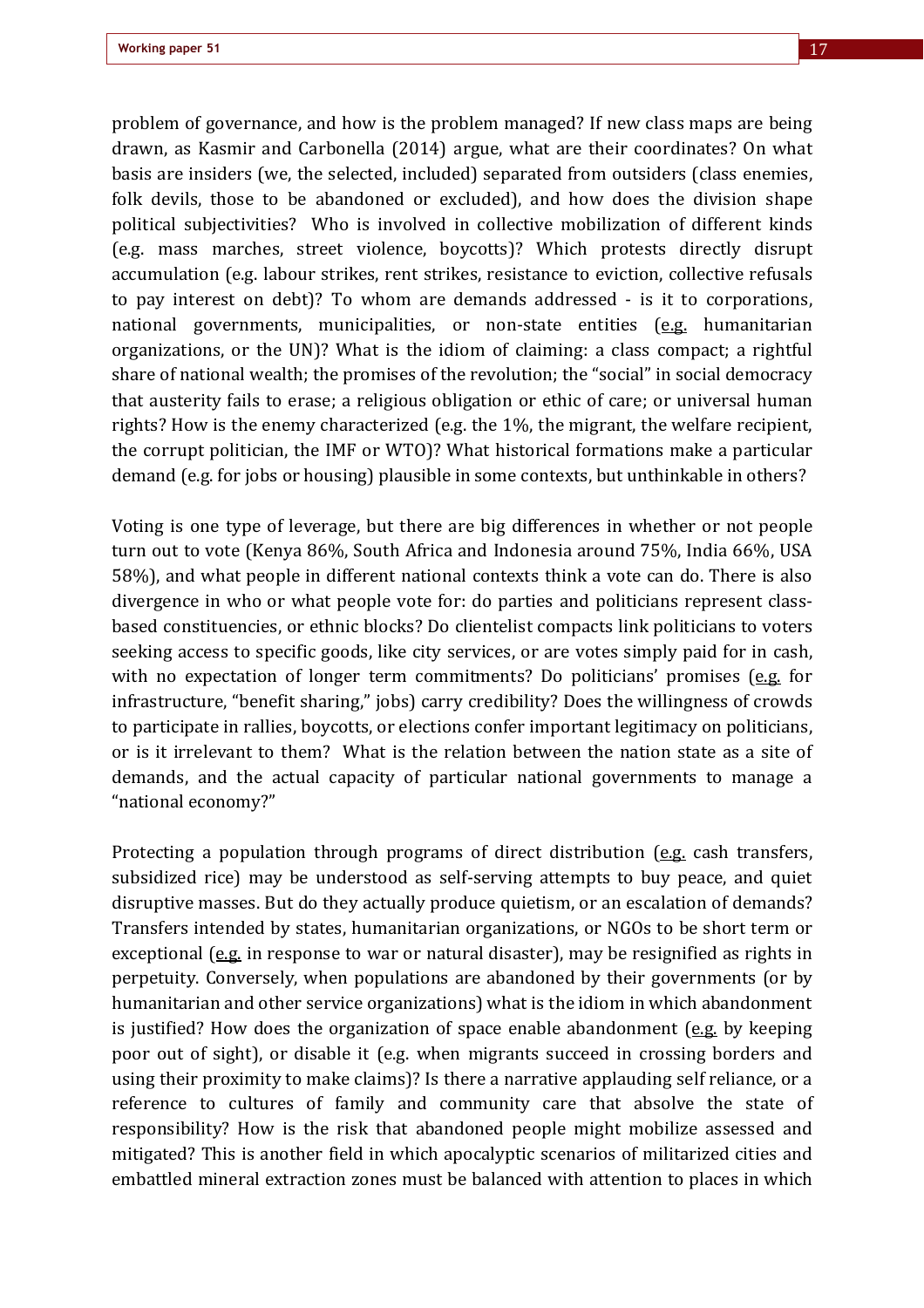people seldom mobilize, though they are very poor; or places where violence is distributed in the population, mafia-style, or deflected towards differently gendered, racialized, or national groups.

Finally, while it is relatively easy to see how repression, violence, the manipulation of elections, and the rise of xenophobic movements can divide people, it is less obvious how the space for inclusive forms of mobilization is expanded, and cross border, cross class, interethnic or multi-issue alliances are produced. What kinds of cross-cutting alliances have traction within nations and transnationally? How do outmigration and the formation of diasporic communities shape mobilizations at different sites and scales? What is the role of national or transnational religious movements, social movements, peasant federations, non-government organizations, trade unions, student unions, and media? Do global rights regimes, transnational solidarity, humanitarian organizations, and rankings systems (e.g., the Human Development Index, the Transparency International Corruption Index) have an impact on national political processes? In view of the historical formation of political subjects we outlined above, and the ossification that often characterizes political life at the national scale, what factors have enabled long-repressed subjects (indigenous people, for example) to emerge as assertive actors making demands? And are these demands for membership for inclusion in the dominant order - or for autonomy from it? Are transformative, revolutionary and utopian programs on the agenda, or are modest adjustments within existing structures the default mode of mobilization and alliance?

# **7. CONCLUSION**

Our goal in this article has been to reflect on the terrain of global political-economic inquiry that has opened up with the demise of the "proper job" as the presumed norm or telos of development. We argued that transition narratives, although frequently debunked in the scholarly literature, have left a stubborn trace on analytical categories and research agendas. Too often research is framed by a negative, what something is not, rather than what it is, hence "non-standard" or "informal" work; "unproductive" uses of land; distribution as the inferior cousin of production; work based social membership and class-based political mobilization as the norm from which other modes deviate in apparently erratic or retrograde ways.

In the aftermath of what is increasingly acknowledged as the failure of grand developmental narratives that claim to know which way the world is headed, we have argued for a renewed political-economic analysis of life beyond the "proper job" that is both global and differentiated. To illustrate what such an analysis could look like, we have posed some key questions: What is and is not changing about work? What are the uses and meanings of land? How else -- besides selling their labour or working the land -- do people access livelihood resources? What are the emerging forms of social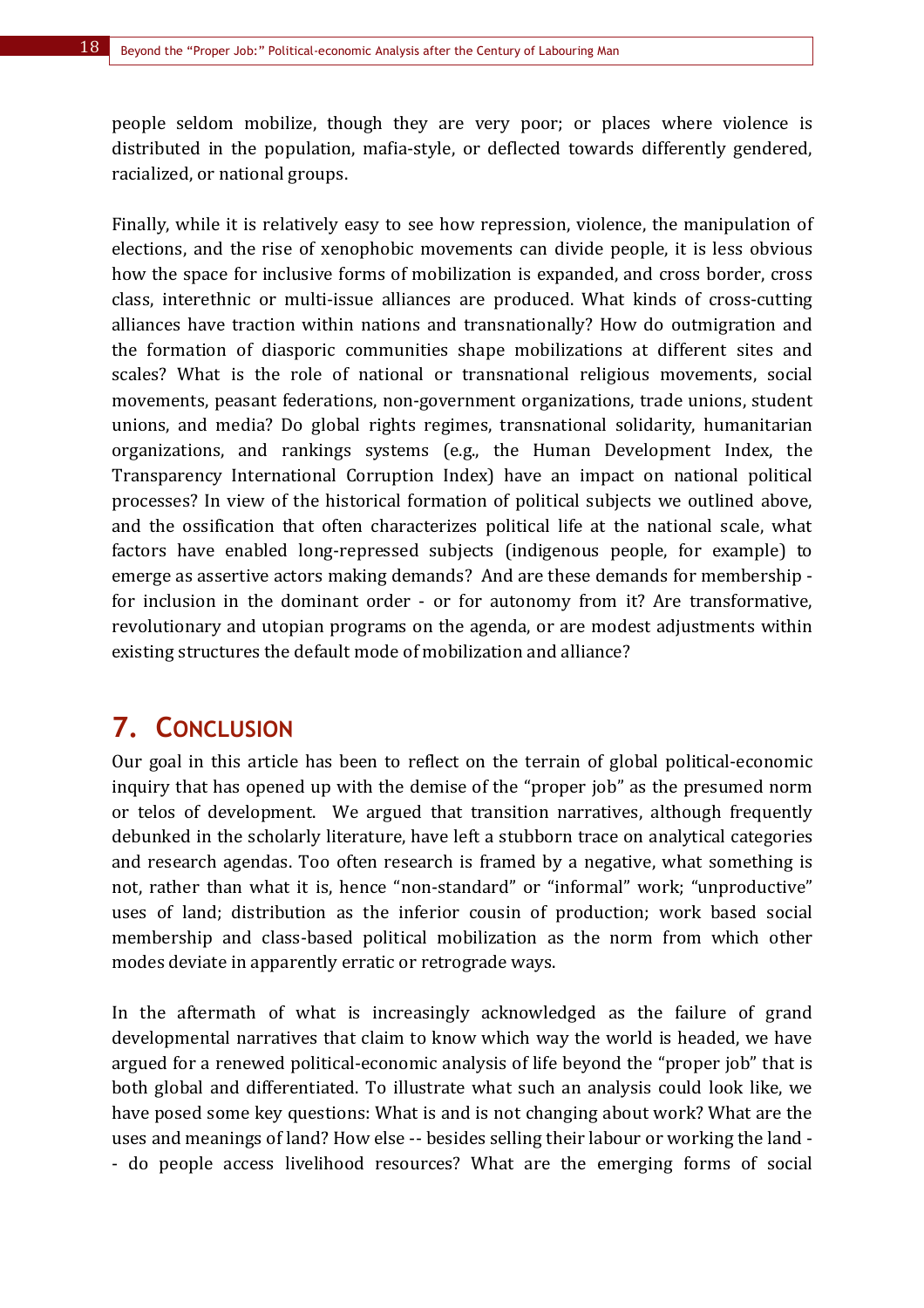membership? How do people mobilize politically to make effective demands or to pursue systemic change? To make these core questions more concrete, we have elabourated with sub-themes in a "notes and queries" style. The questions are many but they are not random: they are guided by a political-economic analytic that foregrounds unequal access to resources, and attends to how socially-situated subjects sustain, navigate, and transform power-laden meanings and practices in diverse and dynamic ways. We offer them as a preliminary indication of what to look for, where to look, and how to relate one process to another. They are points of entry into domains of social, political and economic life that merit empirical analysis at a range of scales, enriched by a spirit of comparison and a range of methodological tools.

A few brief examples will perhaps help to illustrate the way that we understand the power of displacing a normative analytical object to open up new empirical questions and new analytical insights. To take one well-known instance, for much of the twentieth century, "the family" was (like the "proper job") a heavily moralized object of knowledge that shaped both popular and scholarly understandings of what societies ought to be and where they ought to be going. With "the family" understood as both norm and telos of a developmental process, early social research often treated what were in fact diverse and heterogeneous sets of practices and relations either as derivatives or extensions of "proper" -- read "nuclear" -- families  $(e.g., the "extended"$ family) or as pathological deviations from it (thus the colonial discourse of the "breakdown" of families, and the distinctions between "normal" or "intact" families on the one hand, and "female-headed" or "single-parent" ones on the other). When "the family" was decentered and historicized (in a wave of critical research inspired by feminist social theory), a range of fresh new questions and research agendas came into view. To give just one illustrative example, Megan Vaughan's ground-breaking work in Malawi (1983) showed that refusing to take "the family" as a transhistoric analytical object allowed other social realities to be made visible and recognized as powerful (in her case demonstrating that conceptions of "extended" or "broken down" families in fact concealed a range of different sorts of interactions between matrilineages and households, and an important form of non-kin relation linking groups of women termed chinjira). 

Something similar can be observed in discussions of states in Africa, where a literature on "failed states" is overdetermined by the question of what such "states" are not, limiting analysis of the diverse institutional configurations that actually exist, how they are formed, and what they do. Achille Mbembe (2001:9) has decried such approached as part of a larger pattern, in which Western social science tells us "nearly everything that African states, societies, and economies are not" while telling us much too little about what they are. Here, too, displacing the implicit figure of the "proper state" can help open up more productive analytical research agendas focused on emergent realities rather than lacks, deviations, and failures.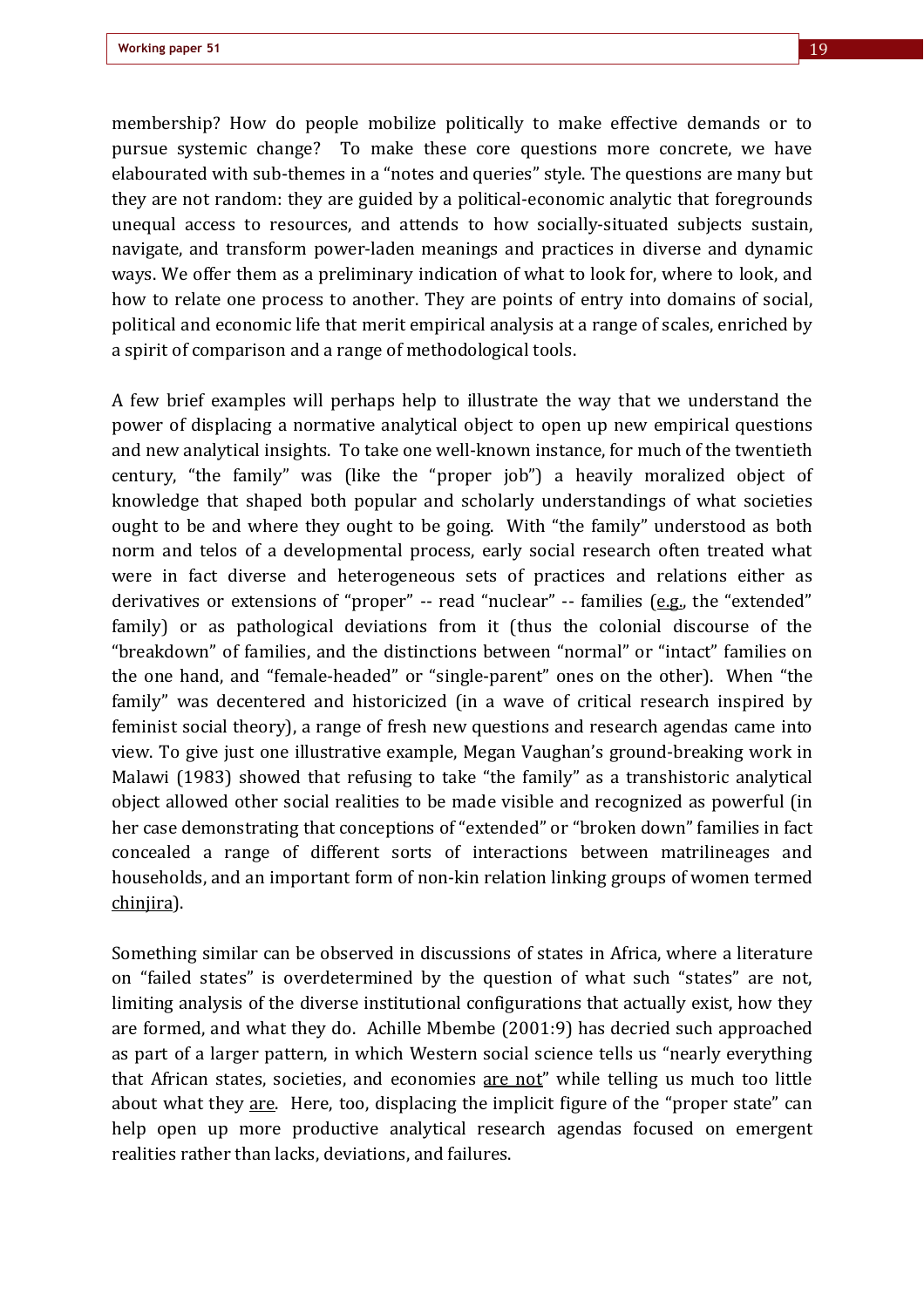A similar decentering enabled a useful shift in perspective in a project one of us recently completed on land relations in Southeast Asia. Here, the initial assumption that Li made with her co-authors, Derek Hall and Philip Hirsch, was that the key process driving changing access to land was commodification: spurred by the march of capital and neoliberal policy agendas, the authors thought the book would document the increasing dominance of markets-markets everywhere. But there was a problem: none of the authors, each with their own empirical research base in different parts of the region, found that commodification was the only trend, or even the dominant trend in land relations. There were moves to de-commodify land access, some generated from above, some from below. There were powers at work -- brute force, the will to govern space, and arguments about proper land use -- that jangled awkwardly with market forces. And the processes driving changing land access were diverse, but consistent across the region: a desire among ordinary farmers, as well as governments and investors, to formalize land tenure; the expansion of plantation agriculture and peri-urban land use; the rise of conservation; class differentiation among smallholders; and the emergence of ethno-territorial arguments as a basis for claiming land.

To bring these powers and processes into view, the authors had to let go of what they had thought of as the main story line and pose some rather basic empirical questions: what are the powers that enable people to gain access to land or be excluded from it? And what are the processes shaping land access at different sites and scales? The outcome of this analysis was a comparative, synthetic account of changing relations of land access across the region that drew upon site-specific examples but was not limited by them. Moreover the questions generated in the context of a pan-Southeast Asian account - though not the answers - had the potential to be portable to other corners of the globe.

Returning to our theme here -- what lies beyond the "proper job" -- we envisage that the empirical answers that researchers find to the questions we have posed will likewise bring new patterns, similarities and disjunctures, into view. To get there we have to abandon both grand narratives and negative or residual framings: we need to know what is actually there and why is it so, not what is lacking, or why the expected outcome has not yet emerged. Such an analysis can fruitfully be conducted using a range of methods, at a variety of scales. A focus on the empirical contours of the present - what is there, and what is emergent - does not recreate isolated other-worlds, nor evacuate history, space, or relationality but rather takes them seriously as formative elements of the conjunctures we study. Grids of difference and similarity organized around a common set of questions are, at one level, descriptive devices. But if the questions we have posed are the right ones, they could contribute to a renewed global politicaleconomic analysis of lives and livelihoods -- one more adequate to our times than the one that begins, and too often ends, with the absence or presence of the "proper job."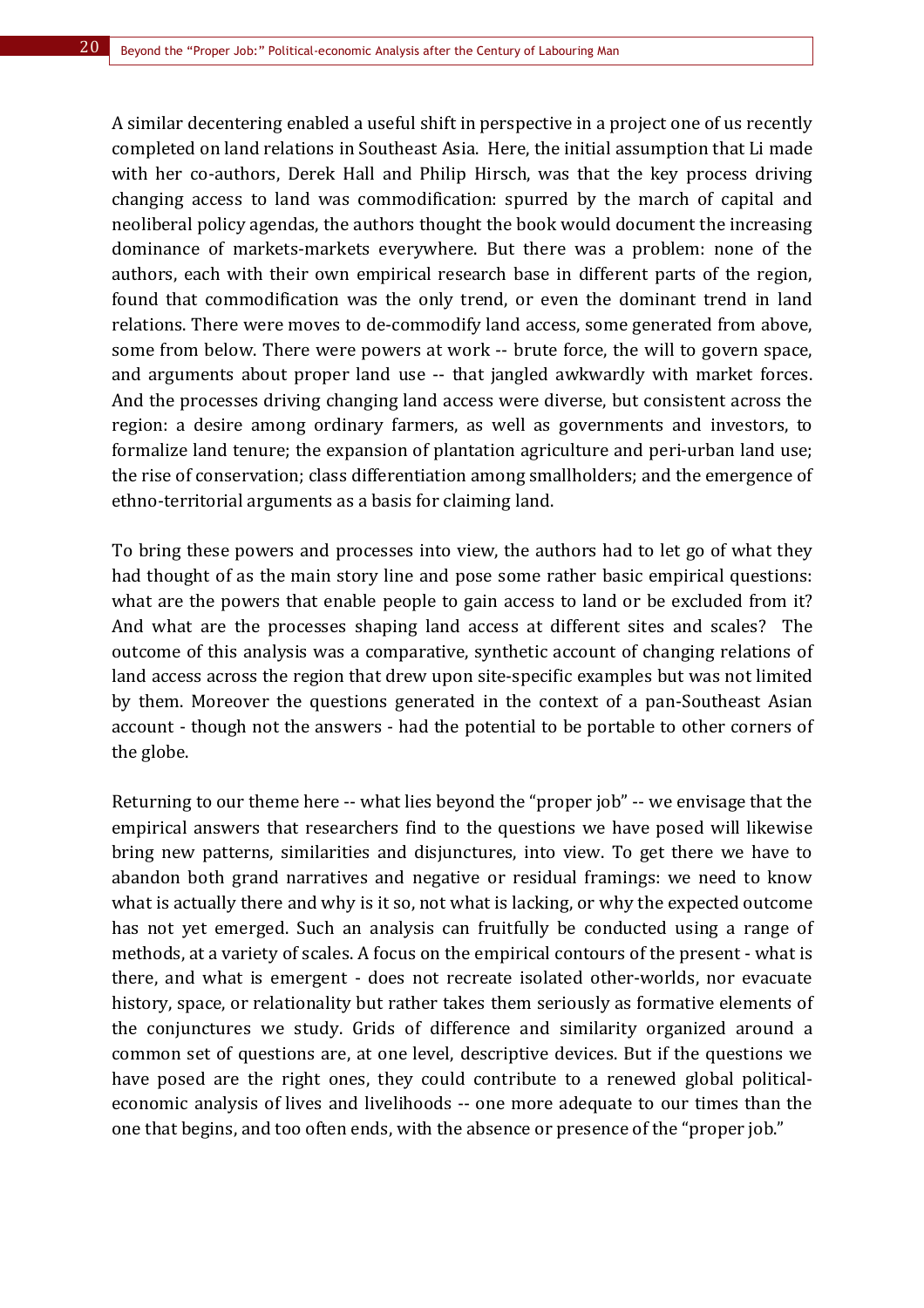### **REFERENCES**

- **1.** Barchiesi, Franco. 2011. *Precarious Liberation: Workers, the State, and Contested Social Citizenship in Post-apartheid South Africa.* Albany: State University of New York Press.
- **2.** Bernstein, Henry. 2010. *Class Dynamics of Agrarian Change*. Halifax: Fernwood Publishing.
- **3.** Castel, Robert. 1996. Work and Usefulness to the World. International Labour Review 135(6):615-622.
- **4.** Cole, Jennifer. 2010. *Sex and Salvation: Imagining the Future in Madagascar.* Chicago: University of Chicago Press.
- **5.** Cooper, Frederick. 1996. *Decolonization and African Society: The Labour Question in French* and British Africa. New York: Cambridge University Press.
- **6.** Davis, Mike. 2006. *Planet of Slums*. New York: Verso.
- **7.** Denning, Michael. 2010. "Wageless Life." New Left Review 66:79-97.
- **8.** DFID (Department for International Development). 2011. *Cash Transfers: Literature Review.* Policy Division, UK Department for International Development, April 2011.
- **9.** Du Toit, Andries and David Neves. 2009. *Trading on a Grant: Integrating Formal and Informal Social Protection in Post-apartheid Migrant Networks*. Working Paper No. 3, Programme for Land and Agrarian Studies (PLAAS), University of the Western Cape, South Africa.
- **10.** Ferguson, James. 2015. *Give a Man a Fish: Reflections on the New Politics of Distribution.* Durham: Duke University Press.
- **11.** Hall, Derek, Philip Hirsch, and Tania Murray Li. 2011. *Powers of Exclusion: Land Dilemmas in Southeast Asia*. Singapore/Hawaii: National University of Singapore/University of Hawaii Press.
- **12.** ILO. 2013. *Global Employment Trends 2013: Recovering from a second jobs dip.* Geneva: ILO.
- 13. Kasmir, Sharryn and August Carbonella eds. 2014. *Blood and Fire: Toward a Global Anthropology of Labour*. New York: Berghahn
- **14.** Li, Tania Murray. 2017. After Development: Surplus Population and the Politics of Entitlement. *Development and Change* 48(6):1247-1261
- **15.** Li, Tania Murray. 2014. *Land's End: Capitalist Relations on an Indigenous Frontier*. Durham, N.C.: Duke University Press.
- **16.** Lordon, Frédéric. 2014. *Willing Slaves of Capital: Spinoza and Marx on Desire*. London: Verso.
- **17.** Mbembe, Achille. 2001. On the Postcolony. Berkeley: University of California Press.
- **18.** Munck, Ronaldo. 2013. *The Precariat: A View from the South*. Third World Quarterly 34 (5):747-762.
- **19.** Rodrik, Dani. 2015. Premature Deindustrialization. In *National Bureau of Economic Research Working Paper 20935.* Cambridge, MA.
- **20.** Pew Research Center. *Emerging and Developing Economies Much More Optimistic than Rich Countries about the Future*. http://www.pewglobal.org/2014/10/09/emerging-anddeveloping-economies-much-more-optimistic-than-rich-countries-about-the-future/ 2014. Accessed 7 May 2017.
- **21.** Standing, Guy. 2002. *Beyond the New Paternalism: Basic Security as Equality*. New York: Verso.
- **22.** Vaughan, Megan. 1983. "Which Family? Problems in the Reconstruction of the History of the Family as an Economic and Cultural Unit." *Journal of African History* 24(2):275-283.